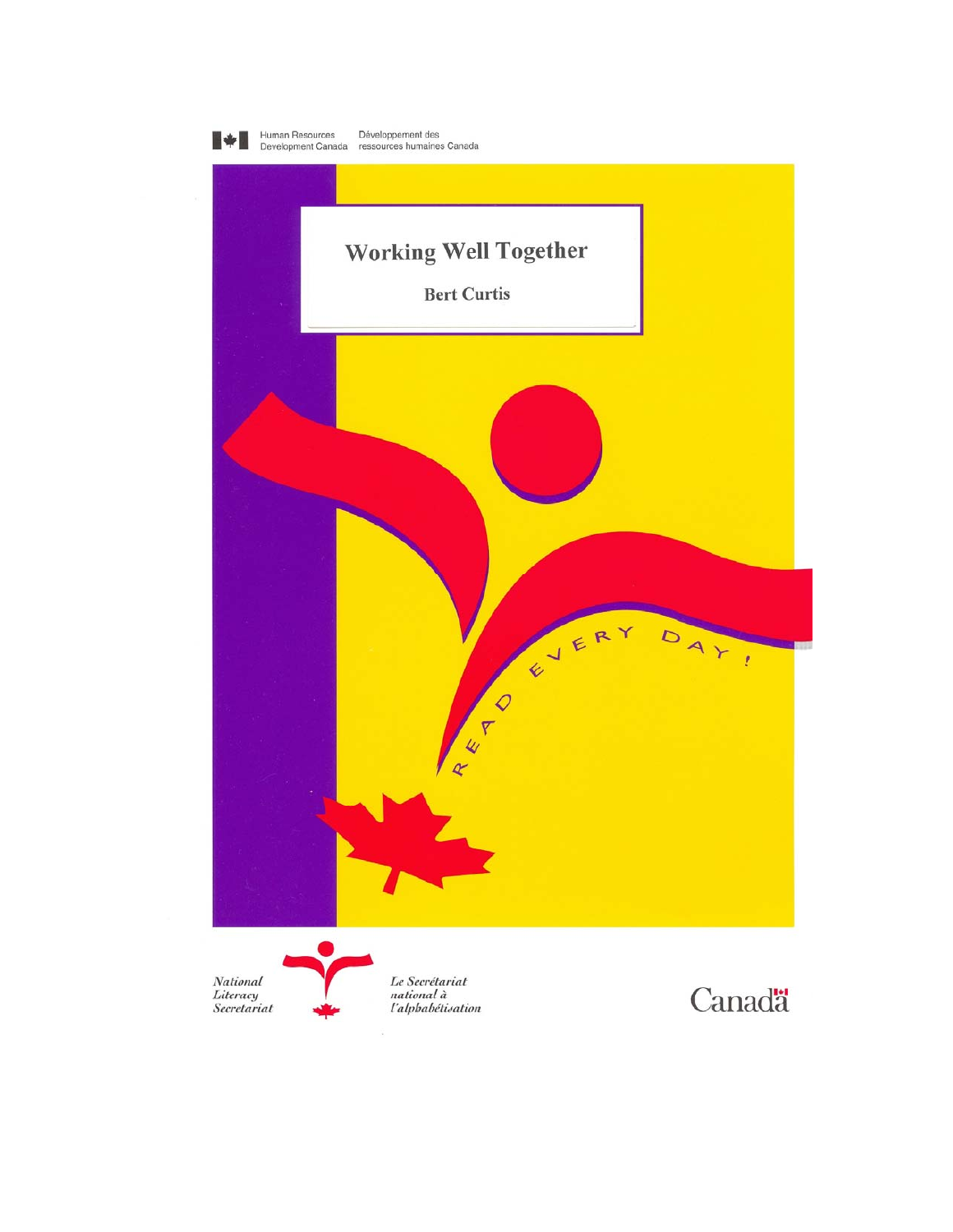# **Working Well Together**

Bert Curtis

Community Colleges in Literacy Partnerships that Work

July 20,1992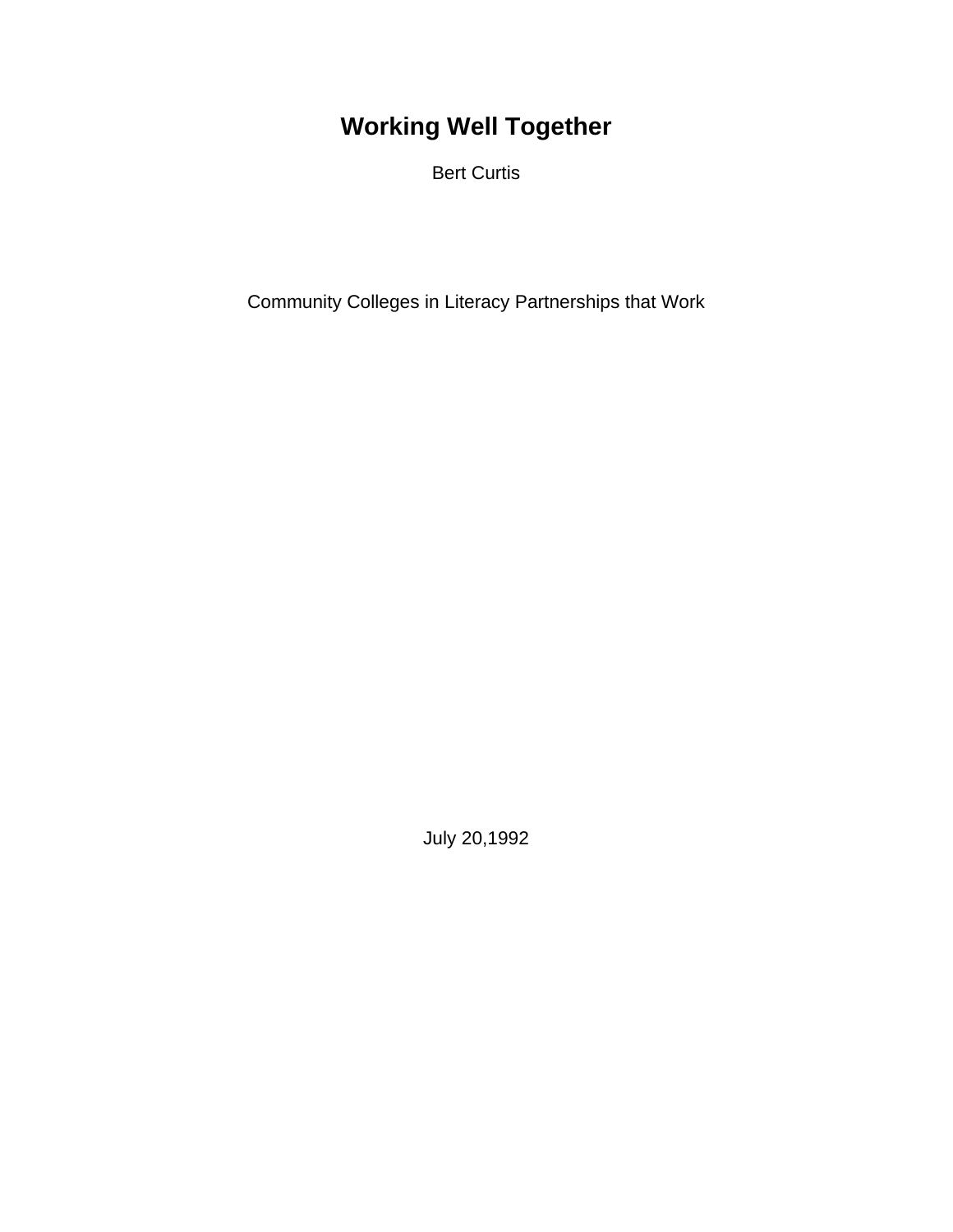# **Working Well Together Community Colleges in Literacy Partnerships that Work**

Many organizations teach adults to read and write. They develop teaching methods to meet the particular needs of students in their communities and are able to provide complete, effective training programs. Some organizations have found, however, that they need skills that can best be provided by another institution. So community colleges call on organizations of persons with disabilities to find out how to meet the needs of adults with particular disabilities; and businesses call on educational institutions to help them design literacy courses for their employees. These partnerships allow each organization to benefit from the expertise of the other. But, for any partnership to work, the organizations involved must develop an effective relationship that builds on their individual and collective strengths.

# **Partnerships that work**

In some cases, the organizations whose stories are told in this collection initiated partnerships with community colleges to reach their common goals. In other cases, the National Literacy Secretariat, Multiculturalism and Citizenship Canada, approached the organizations and invited them to create literacy partnerships. In both instances, by working together, each organization was able to benefit from the other's skills while their joint efforts met the literacy training needs of people in their community. The six partnership stories in this publication take the best elements of each of the partnerships to illustrate to other organizations - community colleges, community agencies, businesses and others - how they can build good working relationships. Of course, none of these efforts are perfect. All of the partners have had to respond to challenges and adjust their way of working as their relationships developed. But all have succeeded in providing unique literacy training programs that have endured through partnerships that work.

# **Six partnership stories**

*Mutual Respect* tells the story of New Brunswick Community College's long-lasting partnership with the Correctional Service of Canada (CSC) to provide literacy training to inmates of Dorchester and Westmorland institutions. The college had to design a program that would meet inmates' diverse needs while working in an environment that has to focus more on security than openness to learning. The two partners learned to respect each others' needs and abilities to the benefit of inmates who need and want to learn.

It isn't always easy to admit that you need to learn new skills, especially when those skills are as basic as reading and writing. But George Brown College and the Labour Council of Metropolitan Toronto and York Region developed a program that lets union members from the area take literacy courses through the college. *Getting Credit* tells how the workers' privacy is respected while they earn college credits for their efforts.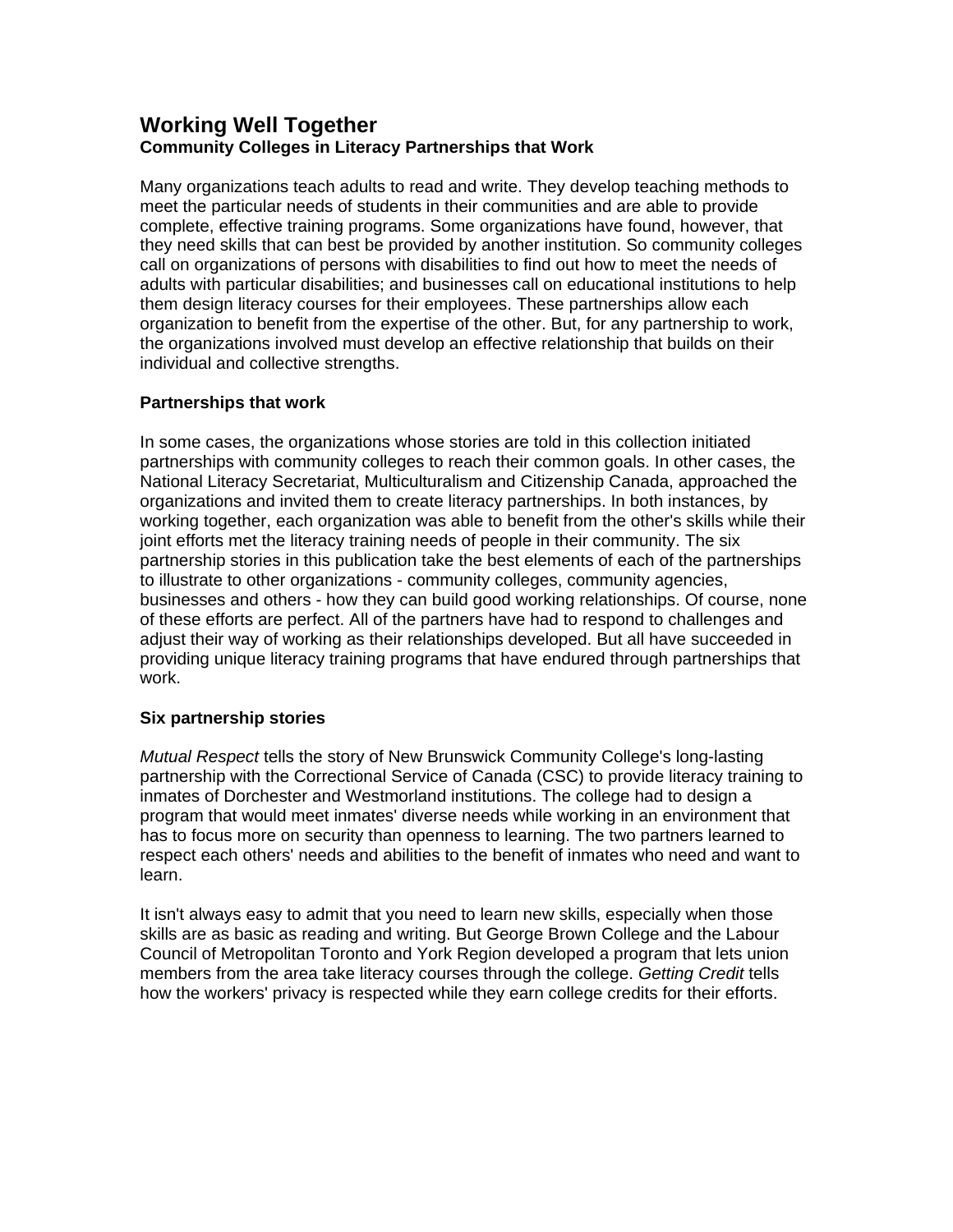People who are deaf need, more than others, to rely on the written word. But they often lack the literacy skills they need because their early education didn't help them relate written English or French to the sign language they had learned as young children. *The Deaf Literacy Project* brought together Red River Community College, the Society for Manitobans with Disabilities, and the Winnipeg Community Centre of the Deaf to teach English as a second language to adults who use American Sign Language to communicate. The program curriculum is really designed by the students themselves, and the program as a whole is built on respect for the deaf community and its culture.

*ERIC - Effective Reading in Context* is a workplace literacy program that was developed by Keyano College for Syncrude Canada Limited. Like other companies, Syncrude found that many of its employees had difficulty with the material they had to read and write on the job. Instead of relying on employees to follow courses on their own, Syncrude and Keyano College used their work materials as a basis for a literacy program. The program has benefited supervisors and other employees both on and off the job. Many of them now want to take more advanced training courses.

Adults with severe disabilities may not be able to use speech to communicate, but they are able to learn with the right support from instructors and computers. *SARAW, The Student's Voice* tells the story of Capilano College and the Neil Squire Foundation and how they worked together to build a literacy program that would give adults with severe disabilities a chance to learn independently. Their high tech program is adaptable. It can be integrated into Adult Basic Education programs and it can be set up in community colleges anywhere.

The whole community of New Westminster and the surrounding area got involved in *I-CARE* - The Individual Community Adult Reading Education Program. Douglas College started the program of one-on-one literacy training for adults by teaching volunteer tutors the techniques of adult education. But the community - (the source of the volunteers and the students), - local libraries, and community agencies became active and supportive partners. Their story shows how partnerships can work among many groups to the benefit of entire communities.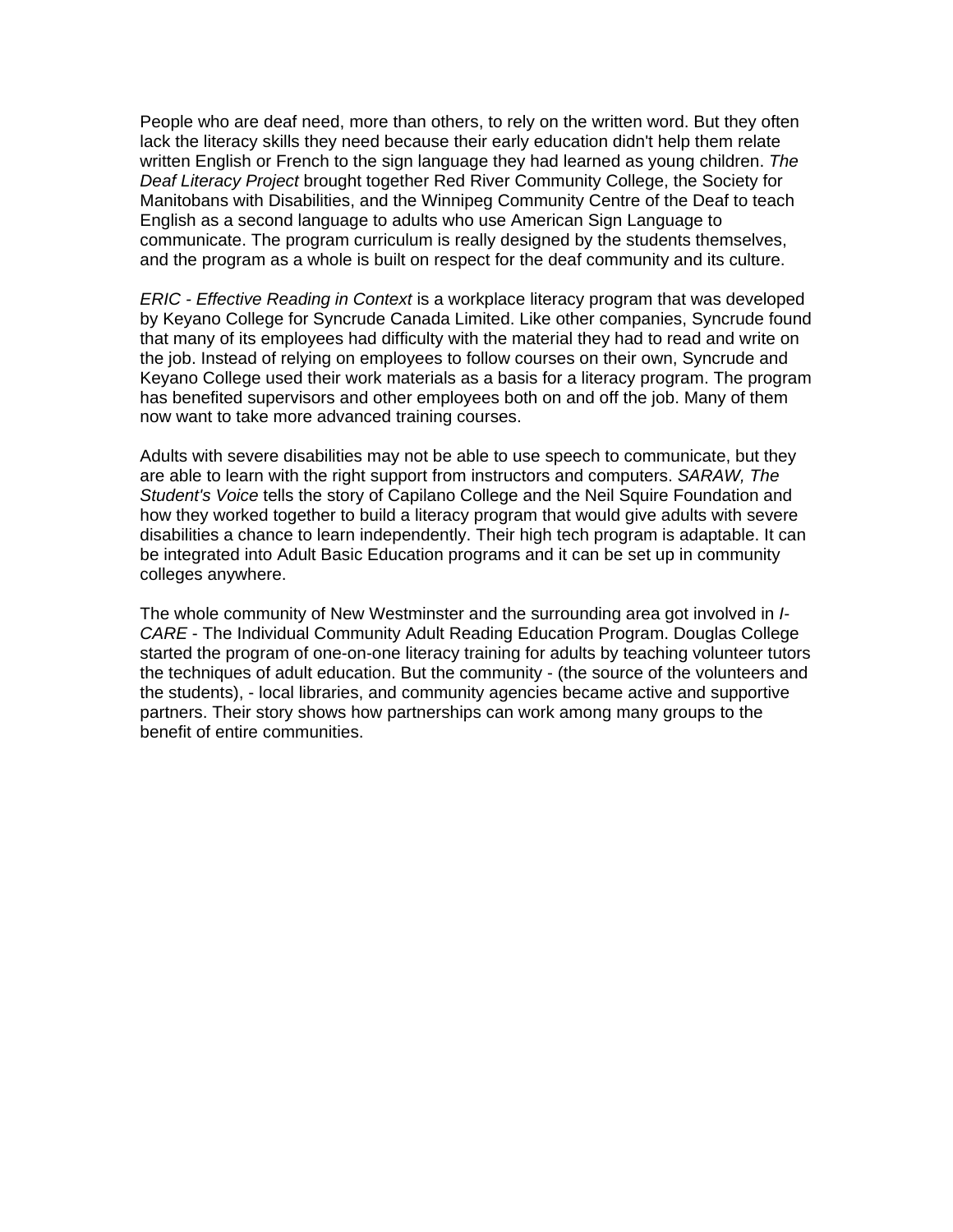# 1 - Mutual Respect: New Brunswick Community College and the Correctional Service of Canada

Studies of inmates' educational backgrounds have indicated that there is some relationship between low literacy skills and criminal activity. And an inmate's lack of literacy is a major barrier to his or her rehabilitation into society. The Correctional Service of Canada and provincial correctional services have responded to this need with programs of Adult Basic Education (ABE), which offer inmates education from grade 1 through grade 8 and literacy upgrading programs.

Canadian colleges provide many of the literacy programs in federal and provincial institutions. The partnerships between the colleges and the institutions vary in size, scope, and in the way the partners define their roles. The partnership between the Moncton campus of New Brunswick Community College and the Correctional Service of Canada (CSC) has several outstanding characteristics:

- **Continuity**
	- Teachers remain with the program over a number of years
	- Inmates can continue their programs after they are released from the institutions
- **Accountability;** and
- **Clearly-defined responsibilities.**

# **The literacy program**

New Brunswick Community College offers a literacy program in the CSC's Dorchester and Westmorland institutions. The literacy courses in each institution are limited to 10-12 students and are part of the ABE program. The college tests their reading skills before inmates begin the ABE program. Those whose reading scores are at the level of grades 1 to 6 first enrol in the literacy program.

# **Dorchester and Westmorland Institutions**

Dorchester is a maximum security institution that treats many inmates with psychological problems. Inmates tend to be serving longer sentences and most are in "protective custody" because they have been incarcerated for crimes such as rape, or child molestation, or because they are considered informers. Westmorland is a minimum security institution where inmates are generally serving shorter prison terms for less violent offences.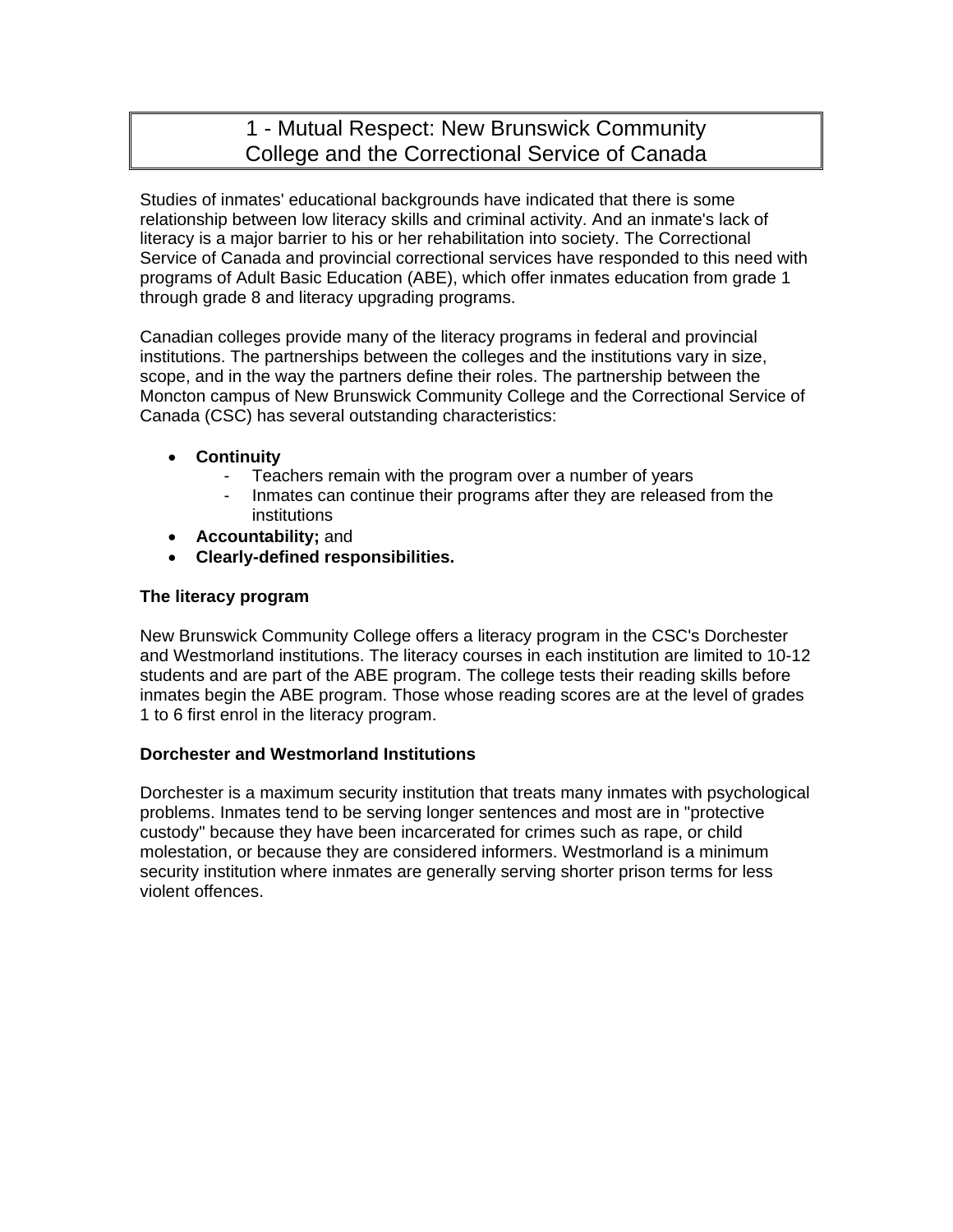# **The student inmates**

Teachers need a special type of dedication and skills to deal with inmates of correctional institutions. The "typical" federal inmate was described by Blinn and Hody as follows: "He is in his early twenties, emotionally bankrupt, with a life history of failure. He usually comes from a broken home. He was not supervised as a child, tended to be overactive or hyperactive, and was disliked at school. He is poor and lacks career direction because he has had only occasional, short-term jobs. He is pessimistic about the future. By the time he is admitted to a federal correctional institution, he has had five criminal convictions. "

# **The teaching challenge**

These characteristics make it difficult to improve inmates' low literacy skills. Low literacy is not the only problem these individuals have to cope with in their lives. Each student inmate represents a challenge for the teacher. And the task is complicated by the fact that, in all correctional institutions, custody takes preference over training. Despite these difficulties, many correctional institutions are doing good literacy work.

# **Continuity**

New Brunswick Community College has been providing literacy courses for inmates at Dorchester and Westmorland institutions for the past 11 years. The college and the CSC have managed to attract and retain five teachers over a considerable time. Both institutions consider this continuity and the quality of the teachers as key factors in the program's success.

Where possible, inmates are recommended for placement in community college programs when they are released and paroled. This helps them to keep their new skills and to build on the knowledge they gained in the institution.

#### **Accountability**

The Correctional Service of Canada has a mandate to reduce the number of inmates whose literacy skills are below the grade 8 level by 5 percent per year. The Atlantic Region of the CSC has provided yearly enrolment and completion targets that it encourages each institution to reach.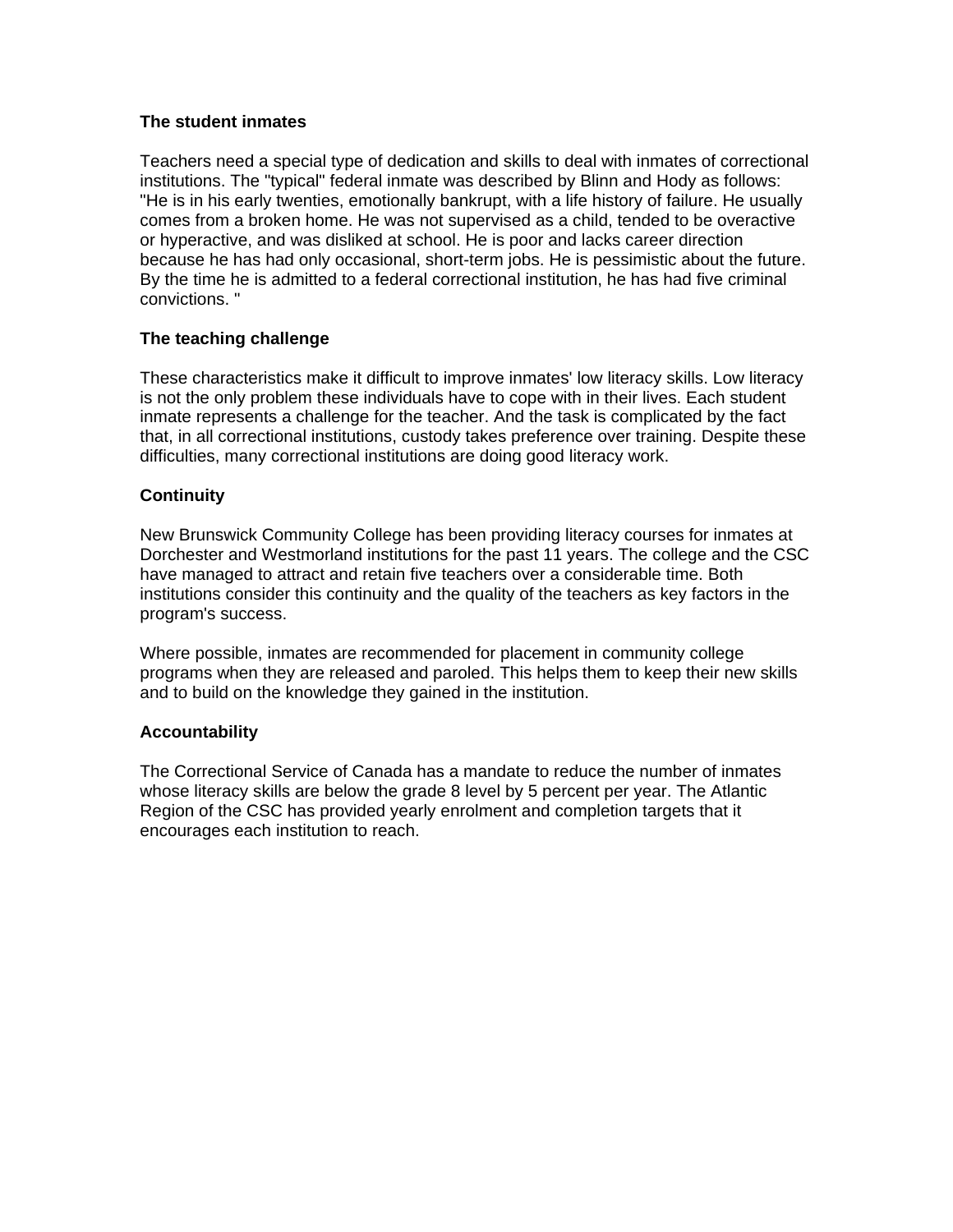#### **Clearly-defined responsibilities**

The institutions and the college share responsibility for planning the literacy training, but the Correctional Service of Canada pays for all the program expenses. The college tests new inmates and identifies those who would benefit from literacy upgrading. It also assesses inmates' progress through the program.

#### **Benefits for the inmates**

The inmates seem to benefit from the program and appreciate its importance to their lives. Inmates aged 19 to 60 when asked "What would you tell other adults who have reading and writing problems?" responded:

"Keep going to school if you have the chance. "

"Learn the best they can - to the best of their ability. "

"That they should try for upgrading. "

#### **Mutual respect**

The attitudes of staff in the two organizations are fundamental to the success of this literacy partnership. The CSC and New Brunswick Community College demonstrate an attitude of mutual respect. William Snowdon, the Department Head responsible for the program at the college, reflected on the effectiveness of the partnership:

"I think that competent teachers providing good service to the Correctional Service and their clients is a major contributing factor. I know there are some correctional operations where contract teachers rotate between the institution, school districts and other contracts every 6 months or so. Our teachers are hired specifically for our Correctional Service contracts and we usually ask Corrections for a commitment of 3 to 5 years. We try to maintain a good working relationship with Correctional staff, from the guards to the Warden, and remember that we are "guests in their house." To that end we obey their regulations, uphold their mission statement and assist or support them where possible in times of trouble with inmates.

"The Correctional Service has been reciprocal in respect to our service. "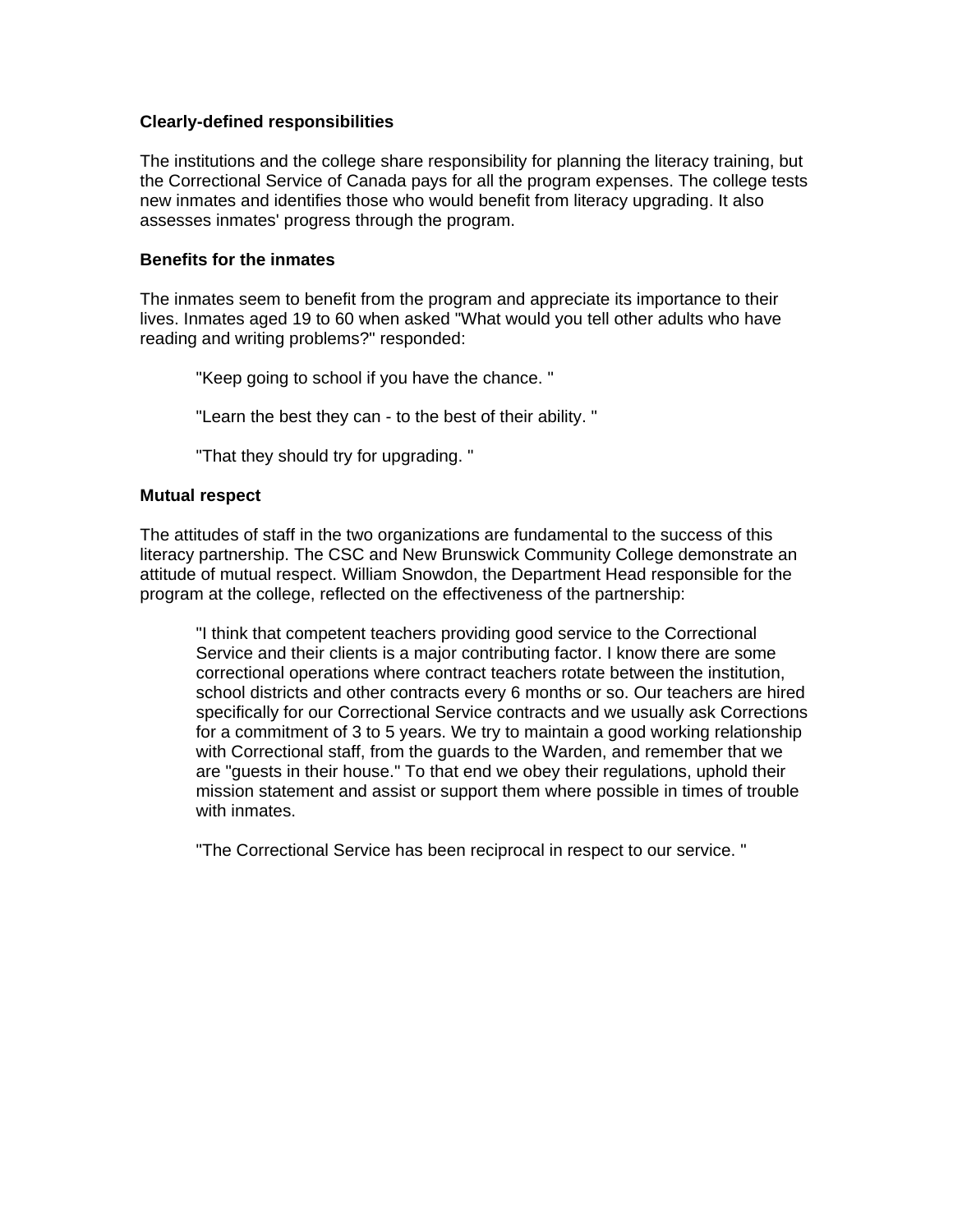# 2 - Getting Credit: George Brown College and the Labour Council of Metropolitan Toronto and York Region

Employers and unions who want to help workers improve their literacy skills face a challenge. Workers may fear losing their jobs if they admit to their employer that reading and writing tasks give them trouble, or that they are uncomfortable working with numbers. And workers may not want to tell other union members that they need literacy training. In 1988, the Labour Council of Metropolitan Toronto and York Region found a way to offer union members the literacy training they might need through a partnership with George Brown College.

The labour council and the college joined with other funders to create the Metro Labour Education Centre (MLEC), which offers training programs for union members, at the college. The MLEC literacy courses are taught by workers who are trained in adult education techniques. The literacy students are considered bona fide college students and receive college certificates when they complete their training program.

The working relationship between George Brown College and the labour council includes a number of characteristics that can lead to a successful partnership:

- **Union-employer cooperation** 
	- employer contribution to training time;
	- workplace learning;
	- peer instruction;
- **Clearly-defined responsibilities;** and
- **College certification**.

#### **Union-Employer cooperation**

The literacy courses are accessible to workers because they are offered in the workplace through agreements between local unions and individual employers. The employers usually give workers two hours a week of work time to attend classes; the students add another two hours of their own time each week.

The MLEC recruits and trains instructors for its programs "from the shop floor." So students are taught by other trade union members, who are familiar with the issues they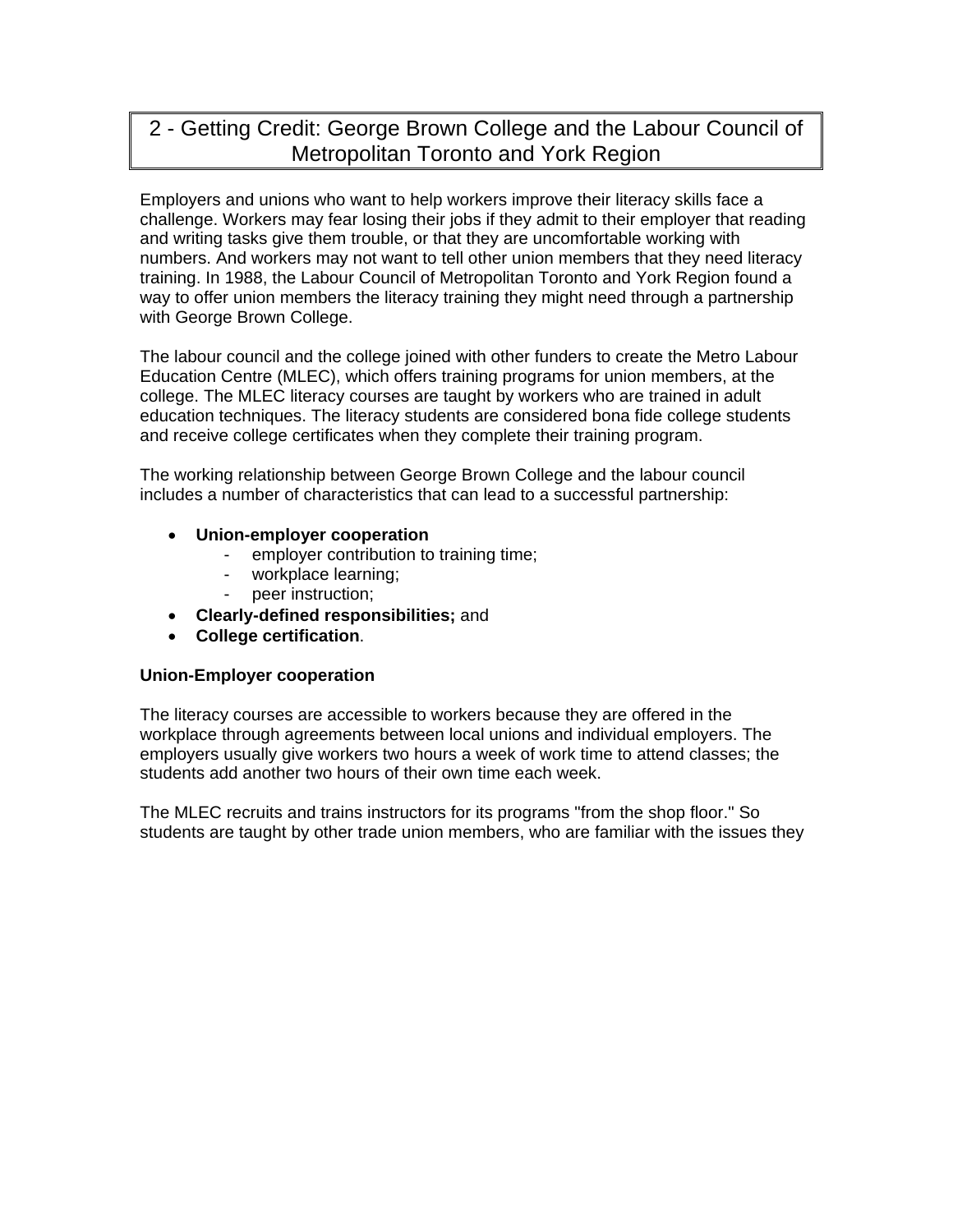face in their working and family lives. For this reason, the relationship between instructors and students is generally trusting.

MLEC staff represent neither the employer nor the union. And workers who register in MLEC courses do not have to tell their employer or their union what course they are taking. This gives the literacy students privacy. One staff member highlighted this point:

"We stress that our work is confidential. When you sign up for a workplace course with us - and we always call it "upgrading," not literacy - it doesn't go back to either the company, or the union, that you're actually working on literacy. That's important, especially if you've put on your application form that you've got Grade Twelve - and you actually can't read or write nearly at that level. Literacy skills are a very delicate, personal matter, because you're judged on them in everything you do."

MLEC trainers are paid instructors, not volunteers. Some literacy students, who have taken literacy training from volunteers, have been discouraged when the volunteer loses interest; the students are likely to say, "My tutor gave up on me. I guess I was too slow for him. " The MLEC literacy courses offer a stronger guarantee that the instructor will remain with the program.

# **The Literacy Program**

The centre offers four programs for workers:

- Labour Studies;
- English in the Workplace:
- Adult Basic Education; and
- Skills Training for the Unemployed.

The literacy courses last 100 hours and are part of the Adult Basic Education program. Literacy instruction is also integrated into courses in numeracy, computer awareness, and blueprint reading. In this way, students who need literacy instruction, and who are interested in computers or another subject, can combine their interests and make progress in two subjects.

The ABE Unit has served approximately 1,200 learners in workplace literacy programs since its beginning in 1988. Each year, the program typically involves about 200 workers taking literacy and math upgrading courses in 20 workplaces. There are approximately 100 instructors, one-half of whom teach literacy, math or English in the Workplace, which is a program for teaching workers to speak English as a second language.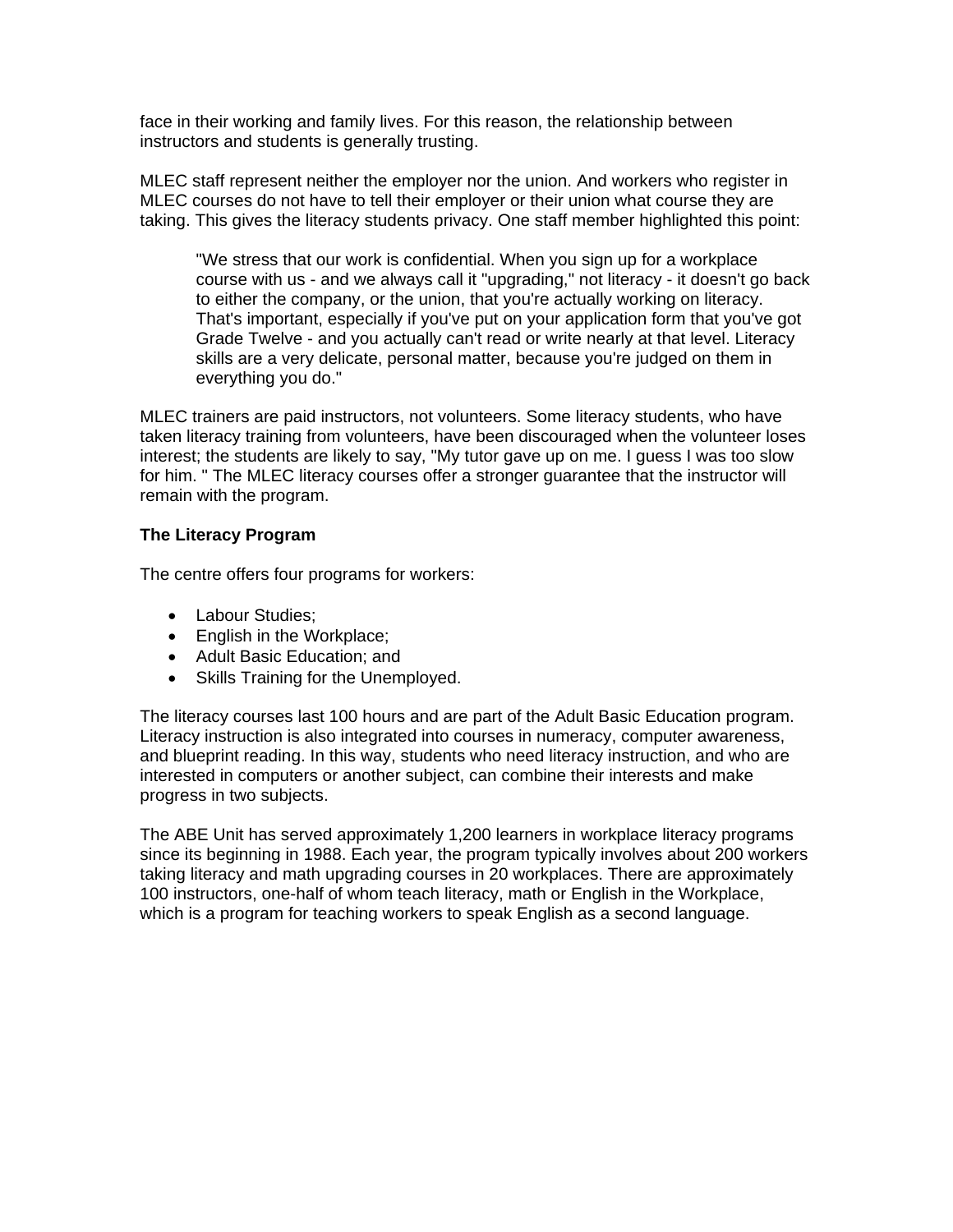The literacy instructors have learned that immigrant workers who learn to speak English, but who cannot read and write in their first language need that training before they can learn these skills in English. Many workers become stronger in speaking English, but still have great difficulty learning to read and write in English.

#### **Clearly-defined responsibilities**

Through a formal partnership agreement, the labour council and the college agreed on their responsibilities in support of the MLEC. The college must approve the training programs and the overall curriculum; it has representation on the MLEC's Advisory Committee, it monitors the training programs, and it takes part in program evaluations.

The agreement also sets out how the programs are publicized, how the centre's finances are administered, and the process for handling students' tuition fees and the enrolment grant from the Ministry of Colleges and Universities.

The literacy instructors have access to training and ongoing support from the Adult Basic Education Unit. They can draw on full-time administrative and professional support when they have a teaching problem and they can take part in college staff development activities.

# **People who have lost the ability to read and write**

It is important for the peer instructors to be able to relate to the students' learning needs. Good teaching techniques are essential, but so is an understanding of the students' previous learning experiences. Most of them learned to read and write in school. They want an upgrading course that brings their rusty skills to the level they need for their work and leisure.

"We've found the needs for literacy instruction in workplaces surprisingly high. When we're talking about Canadian-born workers, people who've been through the school system here, we haven't found hundreds of people whom the school system has failed. "

"But what we do find, and find in the hundreds, is functional illiteracy. We see that people have lost their literacy skills. These are people working in plants and factories and offices, people whose math and reading and writing skills have deteriorated from whatever level they had when they left school. All of a sudden they have a disability. When they left school, they could write essays and reports; but now, they have huge problems with spelling and paragraphs and putting in capitals and periods. "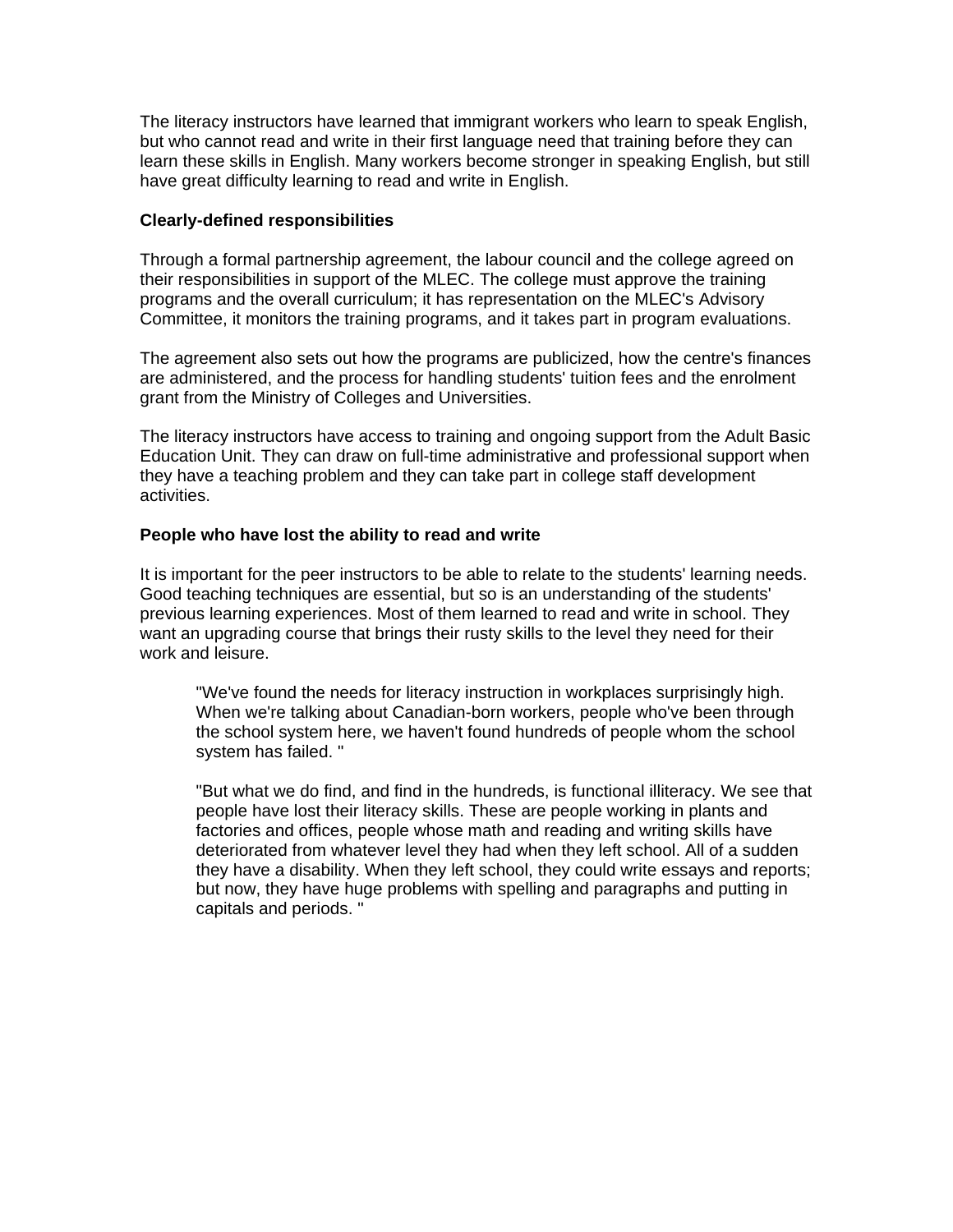"What we can do is get them back to their previous levels, even get them writing poems and producing publications, but is the process going to happen all over again when they go back to the same job? That's why we think we have a responsibility - we've opened the door for them, and we need to help them bridge somewhere. That's why we need something in place to help them bridge to the college. "

# **College Certificates**

As students of George Brown College, the literacy students can use all of the student services. The program's college affiliation also means that they receive a college certificate when they complete their training program.

For the MLEC, the students, and the college, this college-level accreditation is important. The MLEC expands the college's access to workers who might otherwise never pass through their doors. The workers see their college certificates as tangible proof of their accomplishments and an open door to further learning.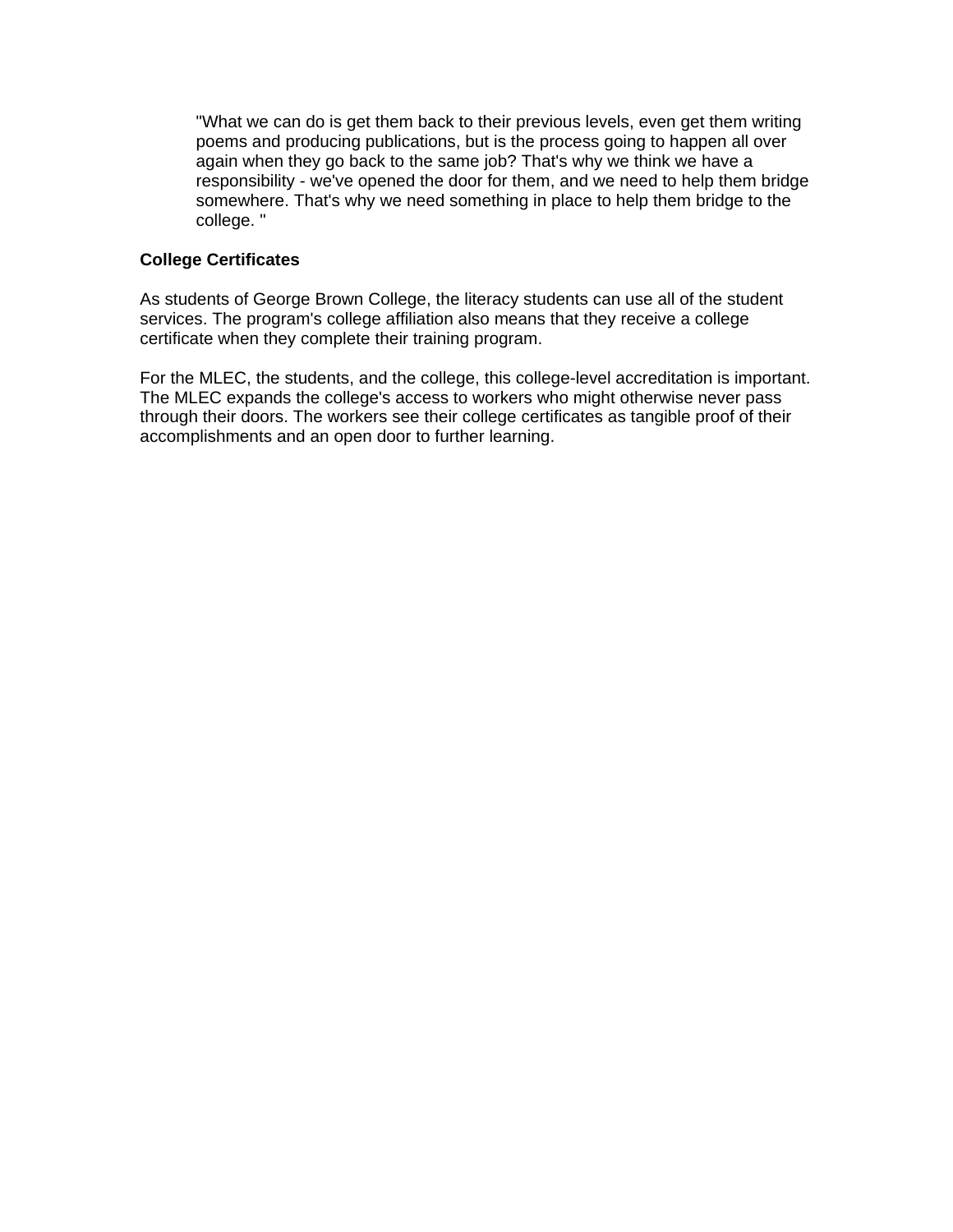# 3 - The Deaf Literacy Project: Red River Community College, the Society for Manitobans with Disabilities, and the Winnipeg Community Centre of the Deaf

Until recently, deaf children were at a disadvantage when they entered traditional schools and schools for the deaf. Some would have learned American Sign Language (ASL) from their peers, their families, or others, before starting school. In many cases, however, the children's families did not become proficient in ASL, so the children were not able to practice their language skills at home. As a result, their overall language skills would be much more limited than those of hearing children.

American Sign Language uses hand movements to symbolize objects, actions, and the relationships between people and things. So its structure and grammar are different from English or French, which use the alphabet to assign names to these same objects, actions, and relationships. An individual who communicates in ASL needs to relate English or French words and phrases to the appropriate ASL symbols and learn the alphabet, grammar and structure of the new language.

Many deaf adults graduated from schools where the use of American Sign Language was very limited. So they received only part of the information that was communicated to the other students through speech. This made it difficult for them to learn English or French. As a result, many deaf adults who have graduated from high school are able to read and write at only a basic level. Studies in the United States have shown an average literacy level among deaf high school graduates of about grade 5.

The Deaf Literacy Project (DLP) was established to teach literacy skills to deaf adults in Winnipeg. Its success illustrates four aspects of an innovative partnership that can be applied to other projects:

- **Multiple partners;**
- **Learner-driven;**
- **Bilingual and bicultural;** 
	- American Sign Language and English;
- **Clearly-defined responsibilities.**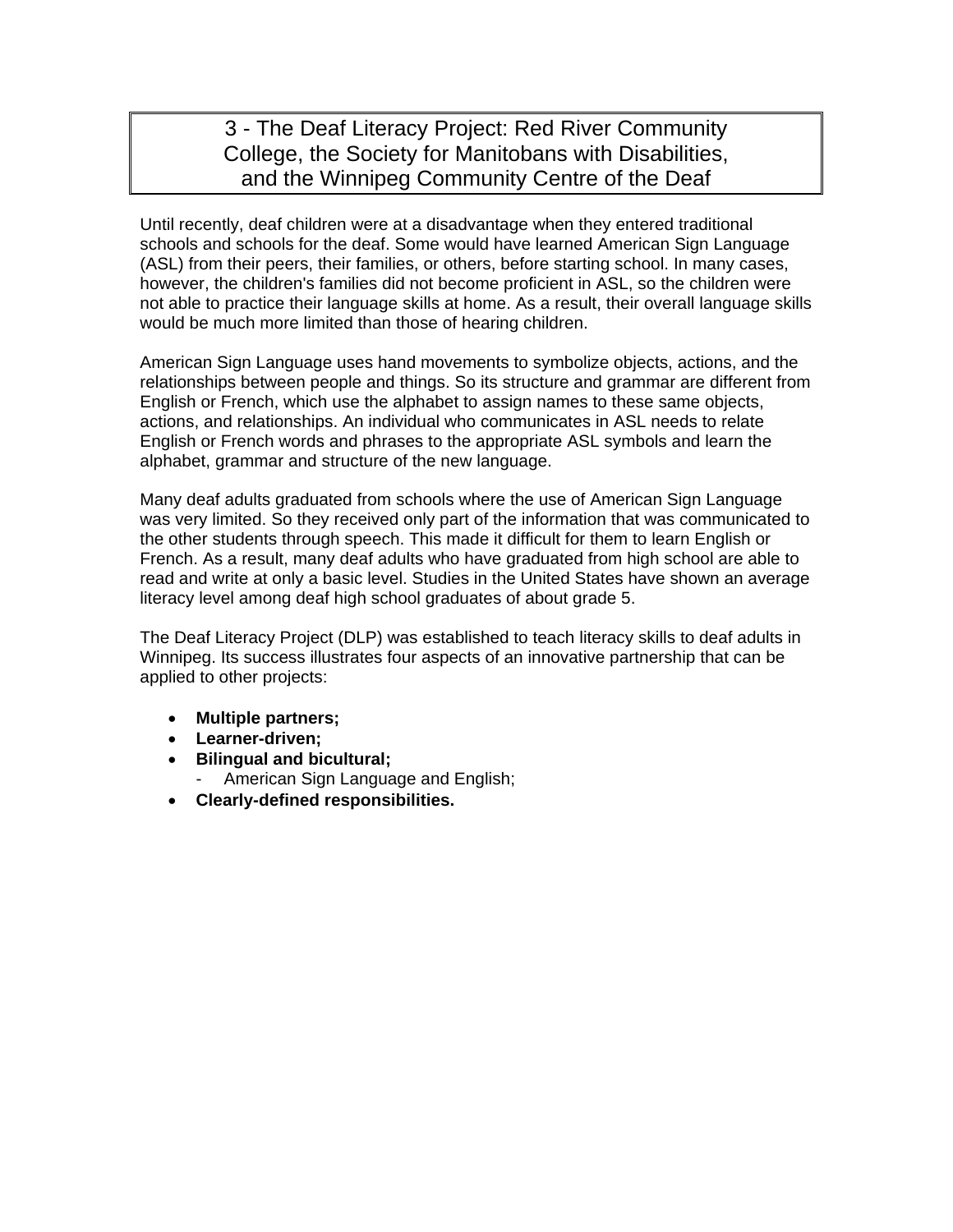## **Multiple Partners**

Red River Community College, the Society for Manitobans with Disabilities, and the Winnipeg Community Centre of the Deaf have known that members of the Deaf community need training to improve their abilities to read and write English. People who are deaf rely on the printed word in their work and home environments even more than hearing adults. A low-skill level severely limits their potential. The three organizations established the Deaf literacy Project (DLP) and made sure that its design would give deaf persons control.

The DLP has three main objectives:

- 1. To use a second-language-learning approach to teach deaf adults, who are competent and proficient in American Sign Language, to read and write in English;
- 2. To develop students' appreciation of the value of sharing information and being able to communicate effectively in their work and home environments; and
- 3. To foster students' appreciation of the printed word, communication, and interaction.

#### **Learner-driven**

Before they begin the DLP, prospective students are interviewed informally to assess their English reading and writing skills and their comprehension of American Sign Language. Students enter the program with varied literacy skills. They determine their own short- and long-term goals and evaluate their progress on these goals throughout the six months of classes.

The program is learner-driven. The project's Steering Committee and its instructors believe that the students are the curriculum, so there is no preset, formal curriculum. Students learn through experiences and materials that they select and that relate to their own lives. The instructors use interactive learning methods that allow students, individually and as a group, to direct the way the program develops. The strategies include one-on-one or small and large group discussions, peer teaching, closedcaptioned programs, role playing, translation exercises, individual and interactive reading, and writing and computer exercises.

#### **Bilingual and bicultural**

The DLP is bilingual and bicultural, with instruction in American Sign Language. It recognizes that American Sign Language is the native language of the deaf and that the deaf have a unique culture of their own. The assimilation of the deaf into the "hearing" culture is not an objective of the program or part of the process. The steering committee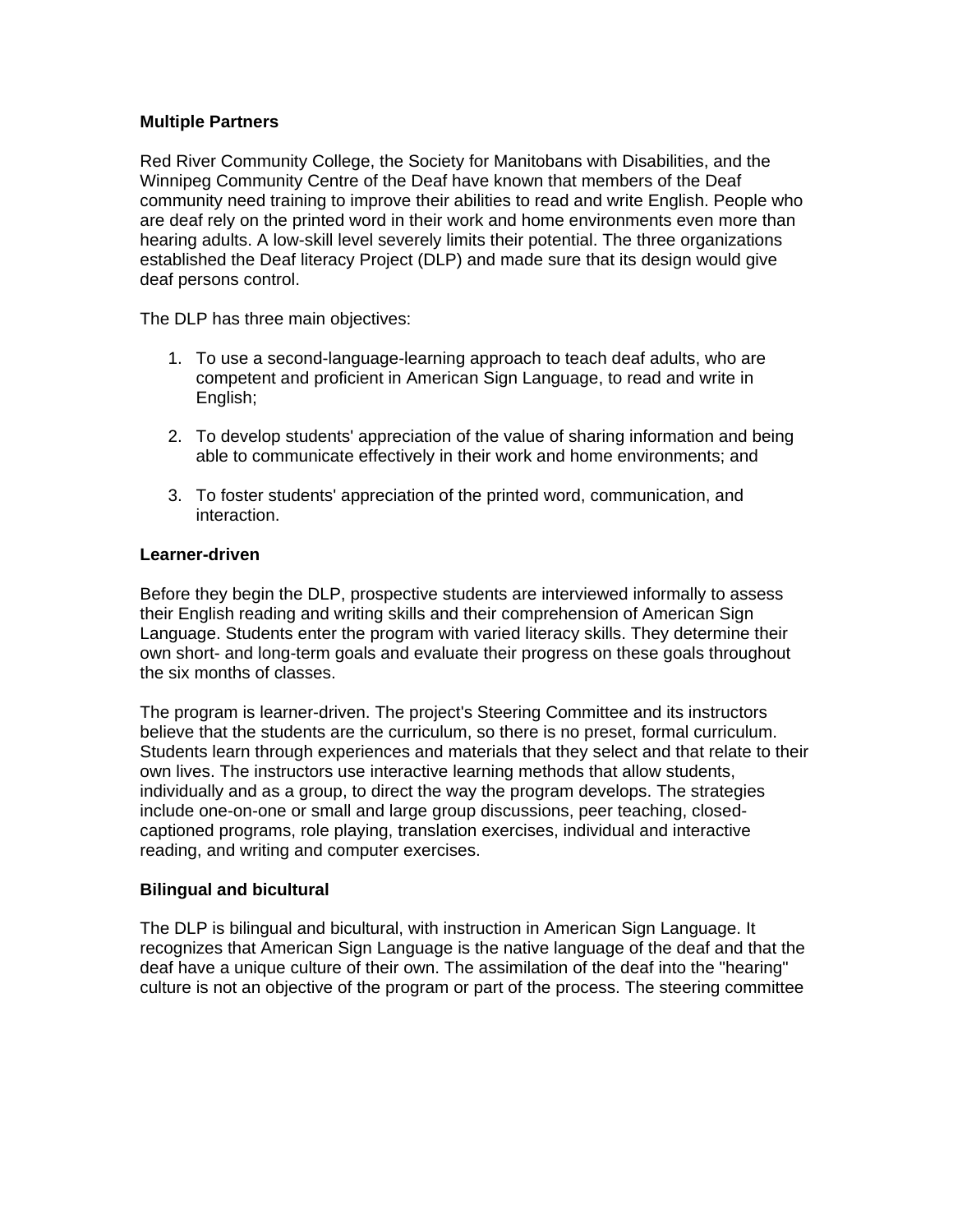and staff realize that "The idea of assimilation is always more congenial when you are the one being imitated."

This bilingual and bicultural approach enhances students' self esteem and pride in their culture while enabling them to apply their newly-learned skills to their community and their work and home environments.

The students can attend one of four project groups, each of which is limited to 12 participants. Three-hour classes are offered three evenings and one afternoon a week, with schedules arranged according to the students' needs. Because students set their own learning goals, some leave when their goals are achieved. Some have indicated that they would like to stay longer but they want to give access to individuals on the waiting list.

The project also offers students a chance to join a "Deaf Poets' Society." The society explores language and cultural issues that are pertinent to the deaf community, as well as students' personal issues. The group discussions help students learn the value of sharing information and of developing their communication and language skills in both ASL and English.

#### **Clearly-defined responsibilities**

DLP program staff - one deaf and one hearing person - are located at Red River Community College and are members of the its teaching staff. The college provides technical expertise, project facilities, and ongoing day-to-day program supervision and support.

The community-based project Steering Committee directs the instructors' activities and offers them support. The deaf members of that committee set the project's philosophical direction and policies. They ensure that the project follows the values and norms of the deaf community, and meets the community's goals and needs.

The Society for Manitobans with Disabilities coordinates the administration of the project. It manages the funding grants from the Department of Multiculturalism and Citizenship and the province of Manitoba. A grant from the Manitoba Community Services Council is managed by the Winnipeg Community Centre of the Deaf.

The program is currently being evaluated by Dr. Michael Rodda of the University of Alberta and Rita Netzel of the Society for Manitobans with Disabilities.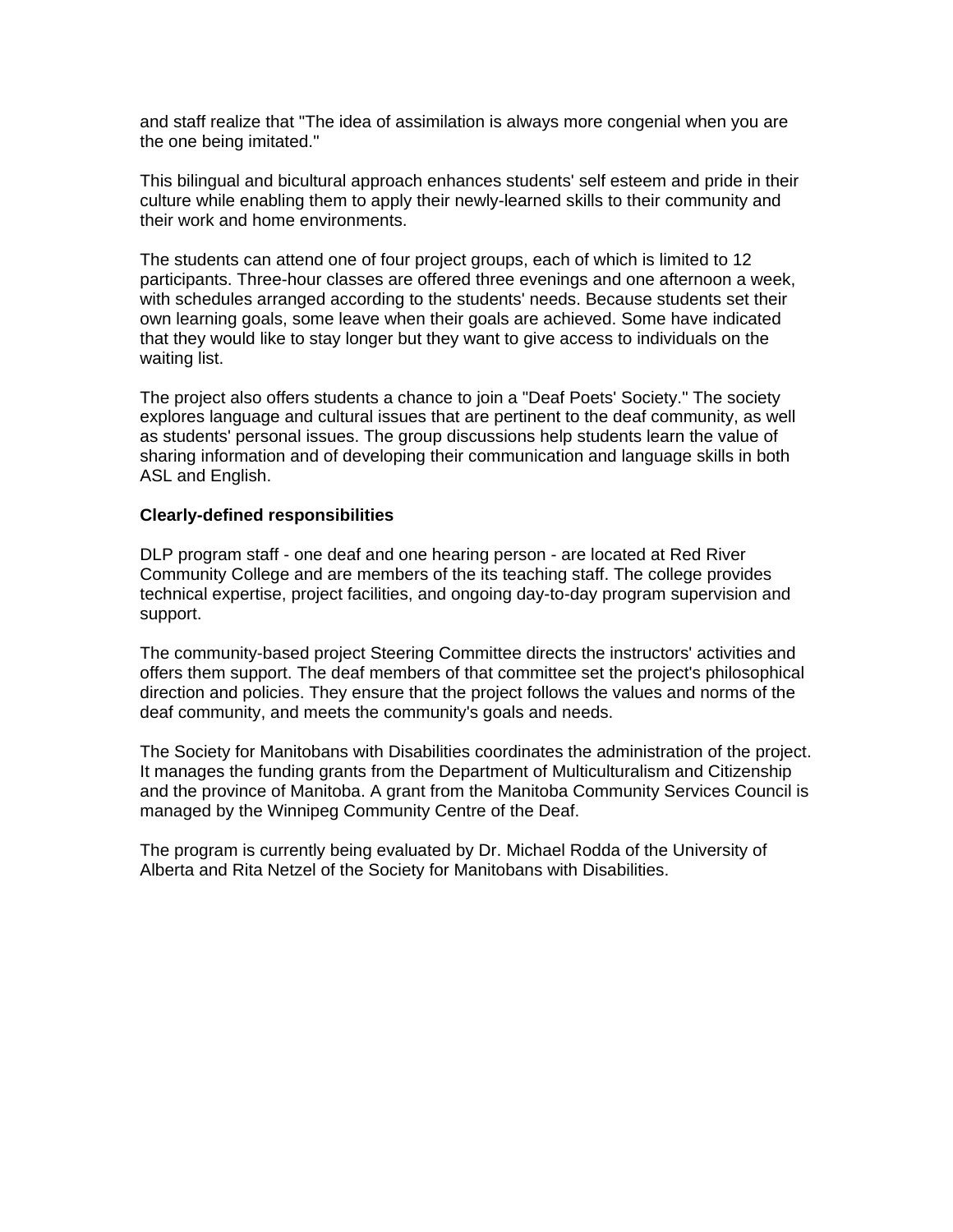# 4 - ERIC - Effective Reading in Context: Keyano College, Fort McMurray, and Syncrude Canada Limited

More than one in three Canadian adults has some difficulty reading and using written materials that we are likely to encounter in everyday life. Most of these Canadians people who may be able to deal with basic written information but who have difficulty with forms and complicated materials - avoid tasks that involve reading and writing. Many of these adults, however, have to read and write more complicated information on the job. Businesses and industry need to develop programs to improve these employees' literacy skills. Literacy is essential for workers to do their jobs effectively and to deal with the changing technologies and other demands that are an everyday part of the workplace of the '90s.

Keyano College and Syncrude Canada Ltd., of Fort McMurray, designed a literacy program that would help Syncrude's workers to improve their reading and writing skills. The program uses work-related materials to build these skills in classroom exercises. The way in which the partners developed ERIC - Effective Reading in Context - and the way they adapt the program to the workers' needs, is a good example of a partnership with the following outstanding characteristics:

- **Worker-centred instruction;**
- **Employer-funded;** and
- **Prepares participants for more advanced learning.**

Syncrude Canada Ltd. is the largest producer of synthetic crude oil in the world, currently supplying 13 percent of Canada's crude oil requirements. Located about 45 kilometres north of Fort McMurray, Syncrude is Alberta's largest private sector employer, employing approximately 4,500 people and providing work for about 1,000 contractors.

Like any large employer, Syncrude has found that its employees have a wide range of basic literacy skills. The company's Supervisory Development Centre administered an industrial reading test to mine supervisors and found that 30 percent of the supervisors tested had some difficulty understanding written materials.

In early 1988, Syncrude contracted with Keyano College to provide a literacy program for the mining supervisors. The reading comprehension program would be designed to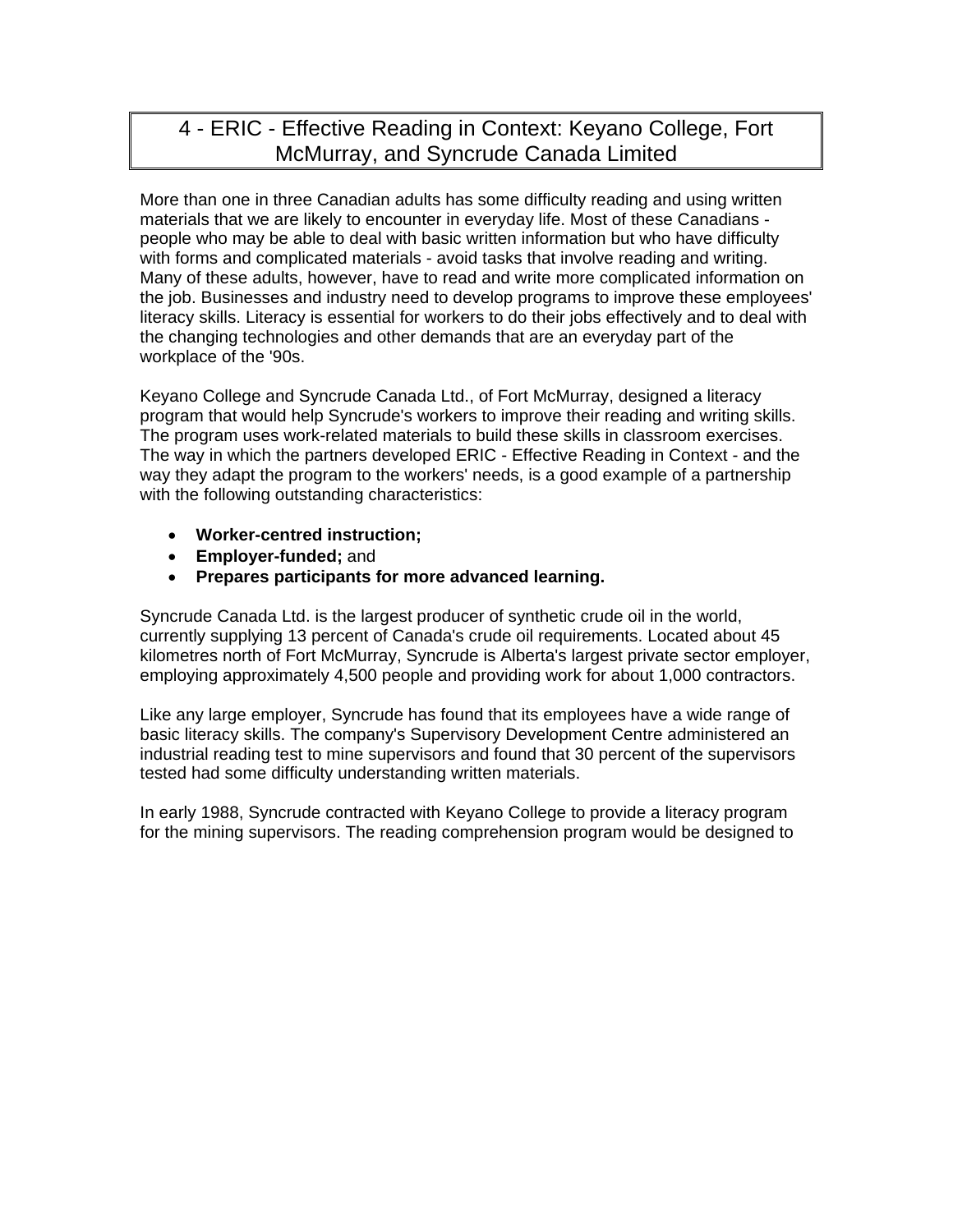meet supervisors' specific needs on the job while improving their overall effectiveness and potential as managers.

Keyano College is a comprehensive community college serving northeastern Alberta. The name 'Keyano' is a Cree word that means "sharing" or "yours, mine, ours." The challenge for Keyano College was to design a program, using work-related materials, that would meet the needs of any number of employees, at different reading skill levels. The new program also offered the college an opportunity to build a partnership that would have education and industry working together for the benefit of the community.

#### **Designing a literacy program**

Keyano College developed the program over a period of nine months. Syncrude provided working facilities and consultative support for the program and set up contacts with the supervisors. Syncrude also paid for all of the program's costs. Keyano College engaged a consultant to help design the program, provided clerical support, and managed the program's accounts.

The consultant interviewed some supervisors to assess the scope and type of reading materials they encountered on the job. The work-related reading materials gathered during this process were used later as a bank of instructional resources for the program.

Supervisors became a vital part of the development process, involved in all stages as consultants and partners. They were asked to participate as volunteers in a pilot instruction period. They helped ensure that the instruction strategies were helpful and that the lesson materials were relevant to their needs.

# **Introducing ERIC**

Employees entering the ERIC program are interviewed for two hours by an instructor who assesses how much improvement the individuals need in reading comprehension. Instructors then recommend participants for either a 28-hour or a 40-hour workshop program. Both programs contain the same information, but the longer program provides more opportunity for practice. Each workshop group is limited to six participants.

Both workshop programs are offered for three four-hour sessions each week. The time between class instruction allows participants to apply the learning on the job: after attending a morning class, participants go to work in the afternoon; they can quickly become confident in using their newly-acquired skills.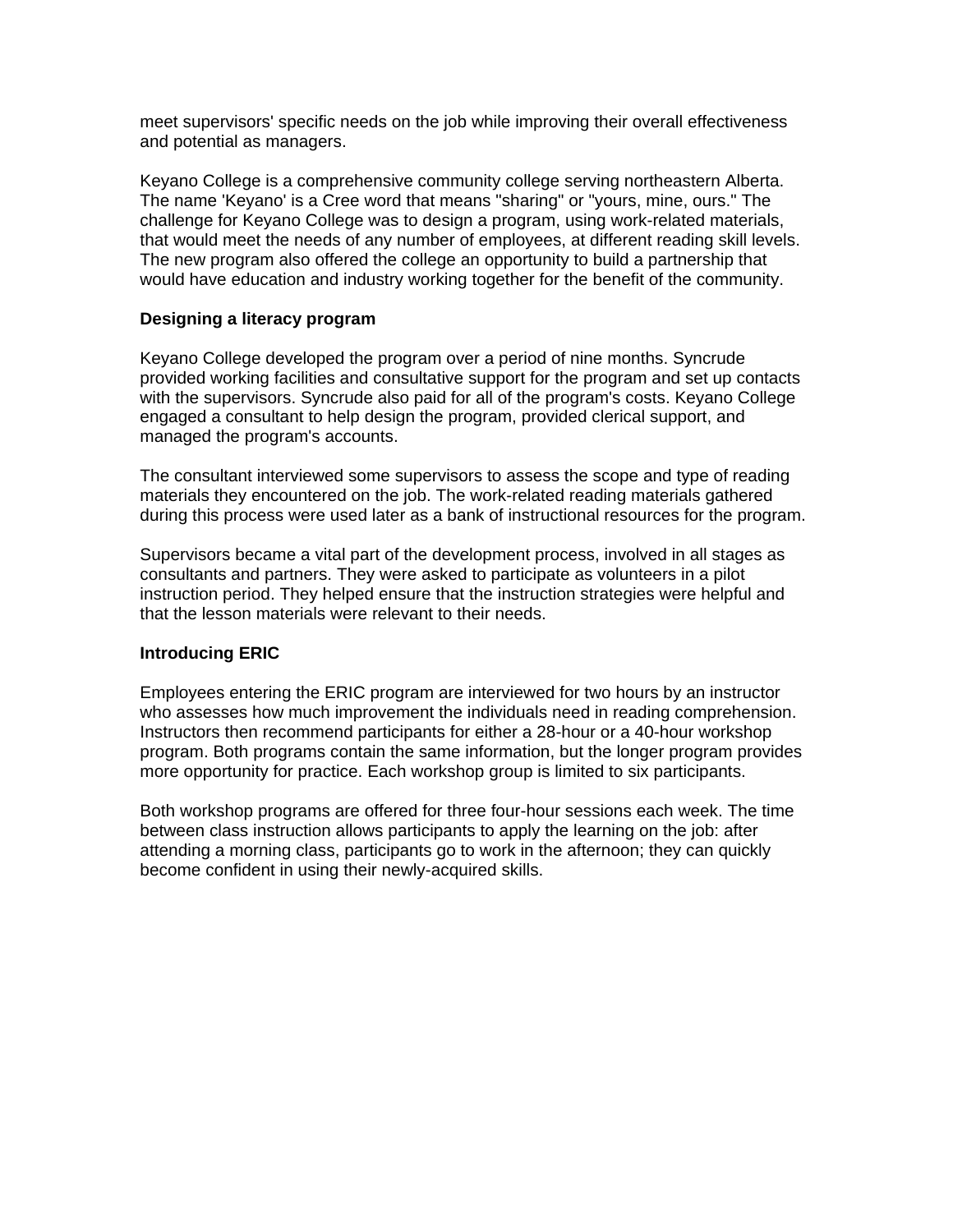The ERIC program includes instruction in four areas:

- Analysis students learn how to separate out essential information in a text;
- Synthesis students relate ideas within a text or between texts;
- Generalization students abstract a focus or theme from a text; and
- Study Habits students learn techniques to help them understand new information and retain that knowledge.

Participants attend the program partly on their own time and partly on company time: if employees are on shift for the days their workshop is offered, they are given the halfdays to attend; but if the classes fall on any of their days off, they are still expected to attend class.

In 1989 the program offered to supervisors was expanded for technicians and other, occupational, employees. All have found the program beneficial and easy to apply to their work situations.

# **A gateway to greater learning**

Syncrude has gained much from the success of its literacy program. As an immediate benefit, the program has increased the abilities of mining supervisors, technicians, and occupational workers to deal with complex work instructions and such things as safety information and accounting data. But the benefits extend to employees' potential for further learning. They are now ready to follow additional teaching modules on oral communication and numeracy. And Syncrude's experience has shown other employers how the program can meet their needs.

# **An employer-funded program**

Working with Syncrude allowed Keyano College to fulfill its mandate of offering relevant and dynamic education programs to the community of Fort McMurray. With funding from the company, the college was able to develop an innovative reading comprehension program. The ERIC program is comprehensive and includes means to assess participants' reading, writing and oral communications skills. Without Syncrude's financial sponsorship of the program's development and its instructional costs, the college could not have offered such an effective program to its community members. The program is unique in its use of work-related materials and in its flexibility, accommodating employees' varying abilities.

The experience also enabled the college to promote workplace literacy through the educational network. And Keyano College is now developing a marketing program to promote workplace literacy, encouraging corporations and institutions to set up literacy programs through partnerships. Many large companies and educational institutions have expressed interest in the program.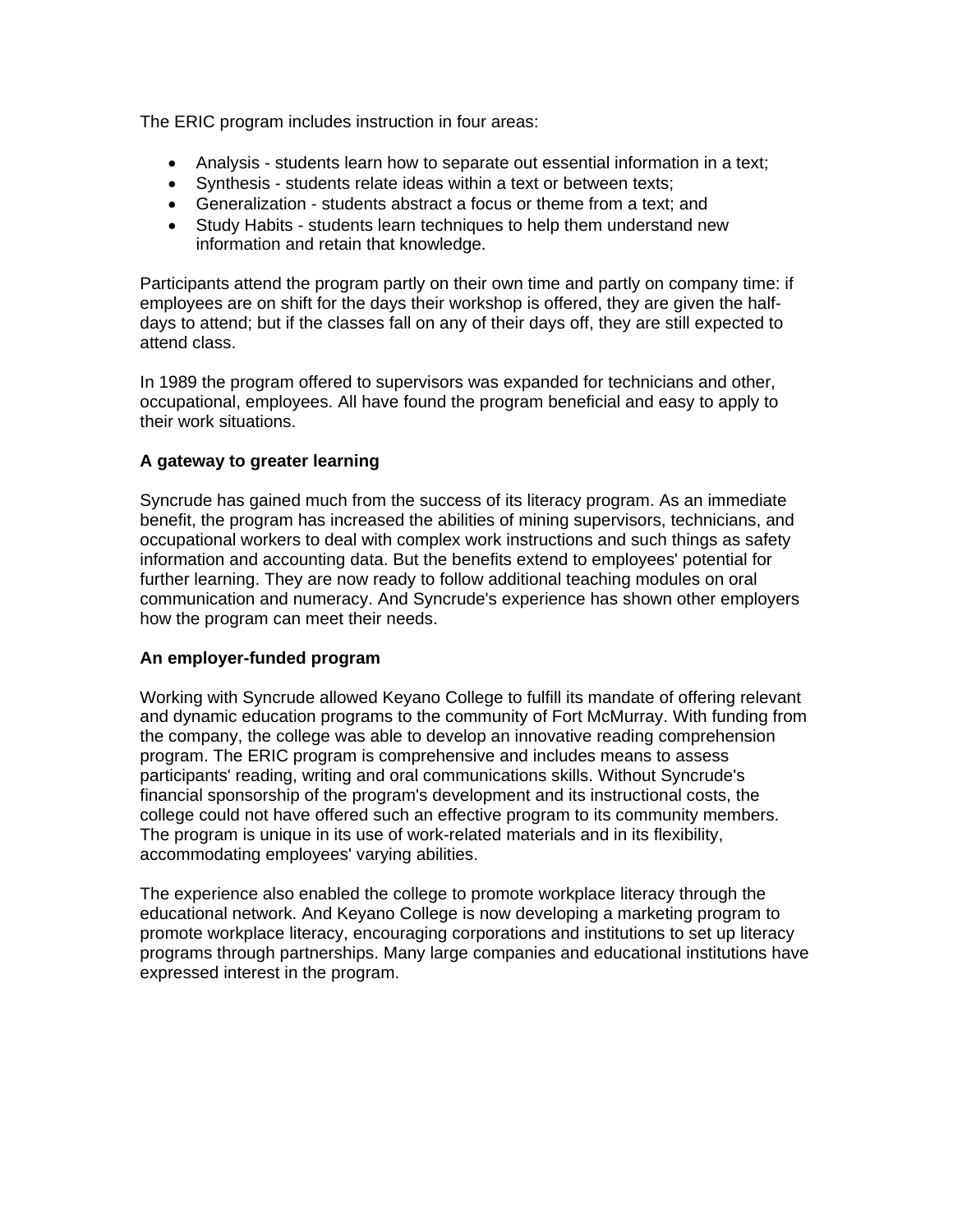### **Worker-centred instruction**

Participants report that, by using their work materials to improve their reading skills, they are performing better on the job. They say that ERIC has helped them deal with internal and external communications, decision-making, and health and safety. It also has enabled them to get more value from other training. Many say that they deal more confidently and efficiently with the increasing paperwork that they encounter daily. More importantly, perhaps, they have been able to transfer this learning to their personal lives.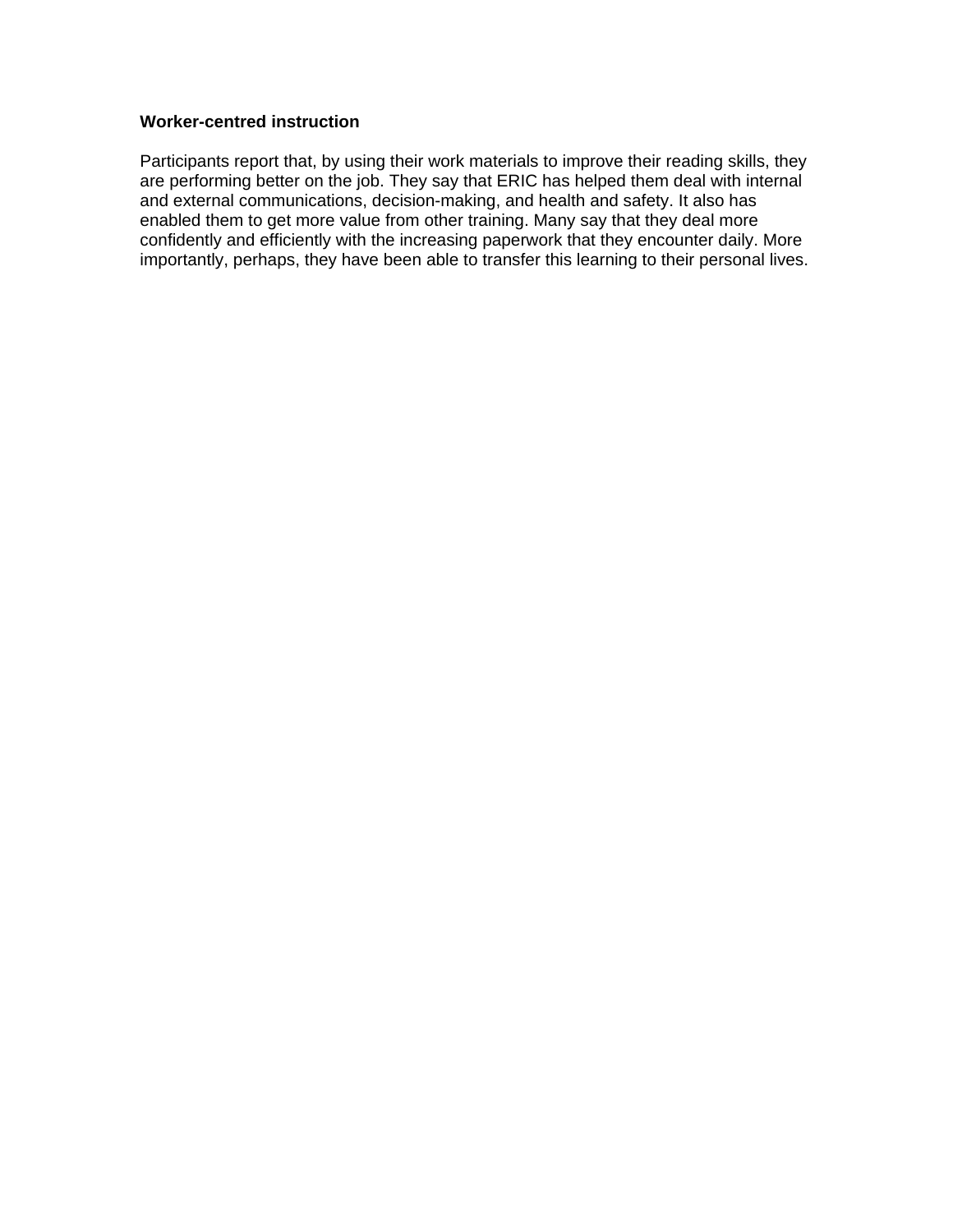# 5 - SARAW, The Student's Voice: Capilano College and the Neil Squire Foundation

This partnership illustrates a very special type of teamwork bringing advanced technology to literacy work. It is directed to adults with severe disabilities but may have the potential for broader applications.

SARAW is a talking computer program designed to teach basic reading and writing skills to adults. The software was developed by Capilano College, North Vancouver, and the Neil Squire Foundation. The foundation is a world leader in the development of technology for people with physical disabilities. Capilano College is a pioneer in the literacy field, with many years of experience creating literacy programs and putting them into practice.

SARAW is designed for adult students who have severe disabilities and who are nonverbal. It can meet the needs of people whose reading and writing skills are at the levels of grades 2-6. Even though many of these individuals are not able to turn pages in a book or hold a pencil, SARAW enables them to participate in a literacy classroom.

#### **Program adaptable to ABE courses**

At Capilano College the SARAW program is housed in a special lab set up for 12 students. SARAW study stations can also be placed within an existing ABE classroom. In this way, SARAW students can be "mainstreamed" with other literacy students.

In the summer of 1990, SARAW was tested by adults with physical disabilities in Vancouver, Regina, Ottawa and Fredericton. These students provided valuable feedback in making refinements to the SARAW software.

The partnership between Capilano College and the Neil Squire Foundation that led to the development of SARAW has a number of outstanding aspects:

- **Learner-controlled program;**
- **Independent learning for adults with severe disabilities;**
- **Program adaptable to ABE courses;**
- **High-tech focus;** and
- **Government and Business sponsorship.**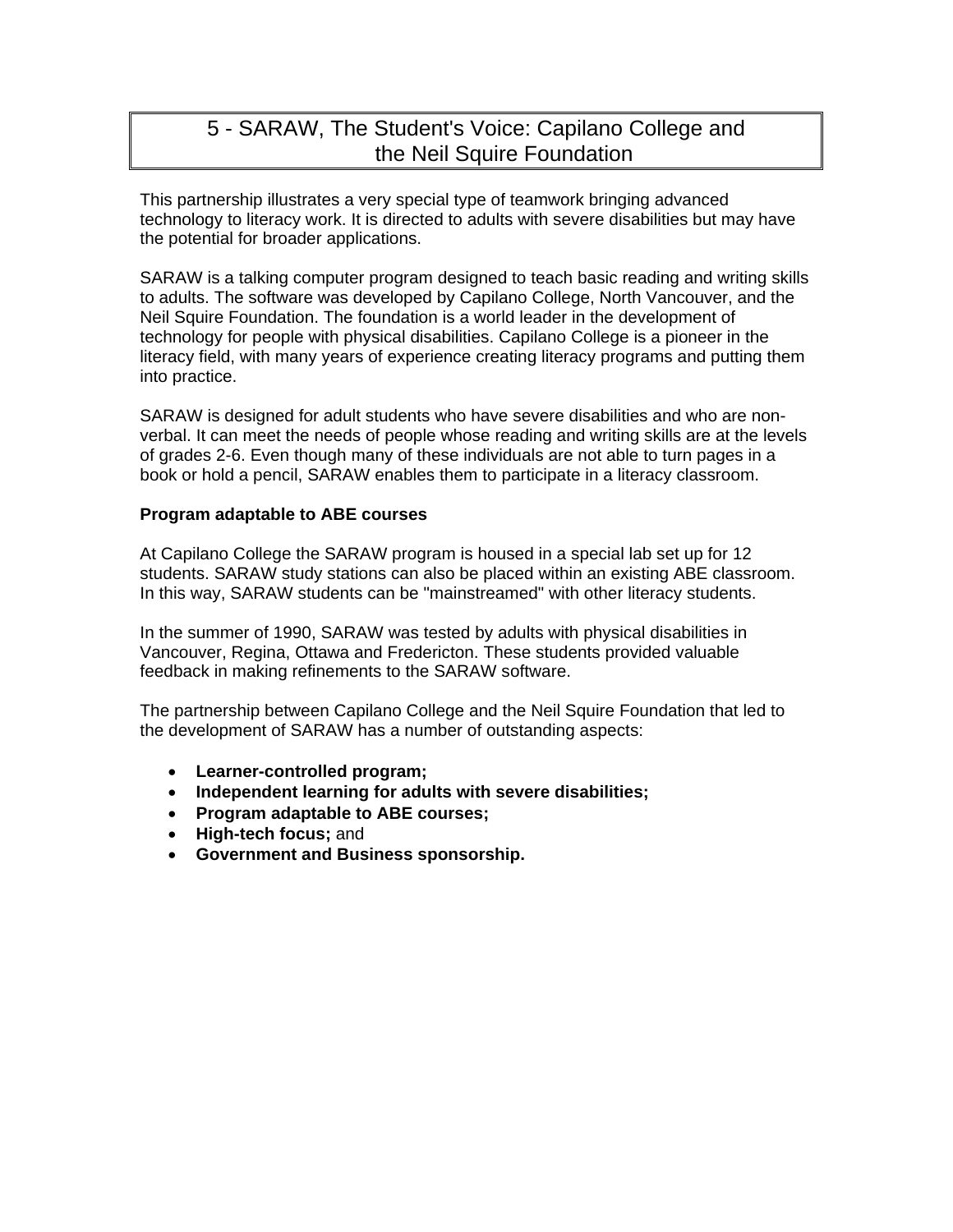#### **Learner-controlled program**

SARAW provides students with a set of activities from which they can choose. They select topics that interest them and decide what skills they want to develop further from a wide range of options. SARAW uses stories about the life experiences of other literacy students, other adults with physical disabilities, and other writers, as well as the students, work, as the basis for literacy lessons. By using the students' experiences as learning tools, the program encourages them to work independently and gives them a sense of control over the learning process and their own lives.

#### **Independent learning for adults with severe disabilities**

Literacy is a tool of empowerment. Many students with severe physical disabilities cannot write. SARAW enables them to write down their frustrations or aspirations and to control their environment instead of being controlled by it. And for students who are nonverbal, SARAW can be their voice.

#### **High tech**

Students' lesson and activity choices are listed on the computer screen and voiced by the computer. The program includes four major components: Reading, Activities, Writing, and Options.

The **Reading** component comprises a collection of stories written by adult literacy students and people with physical disabilities, as well as other stories that the instructor may add. The students also have the option of reading stories they have written. The computer reads the selected story aloud, a word at a time, a sentence at a time, or as a complete story. The students can ask the computer to repeat the last word or sentence it has voiced.

The **Activities** component contains two word games and a "sounding board" that is used to teach phonics. The Sounding Board uses coloured pictures that students can associate with letter sounds. The word games have varying levels of difficulty so students at different levels can choose games that they find challenging but not frustrating.

The **Writing** component of the program works like a "talking" word processor. Students can have the computer speak each letter, word or sentence as they type. In this way they receive immediate feedback and can judge whether the word they have just typed sounds correct. The program's "word prediction" feature uses the first letter or letters that the student types to suggest appropriate common words starting with those letters. The student presses one key to instruct the computer to finish typing the word automatically. With this feature students whose physical disabilities slow them down in using the keyboard can be more productive. It also helps students who know the word they want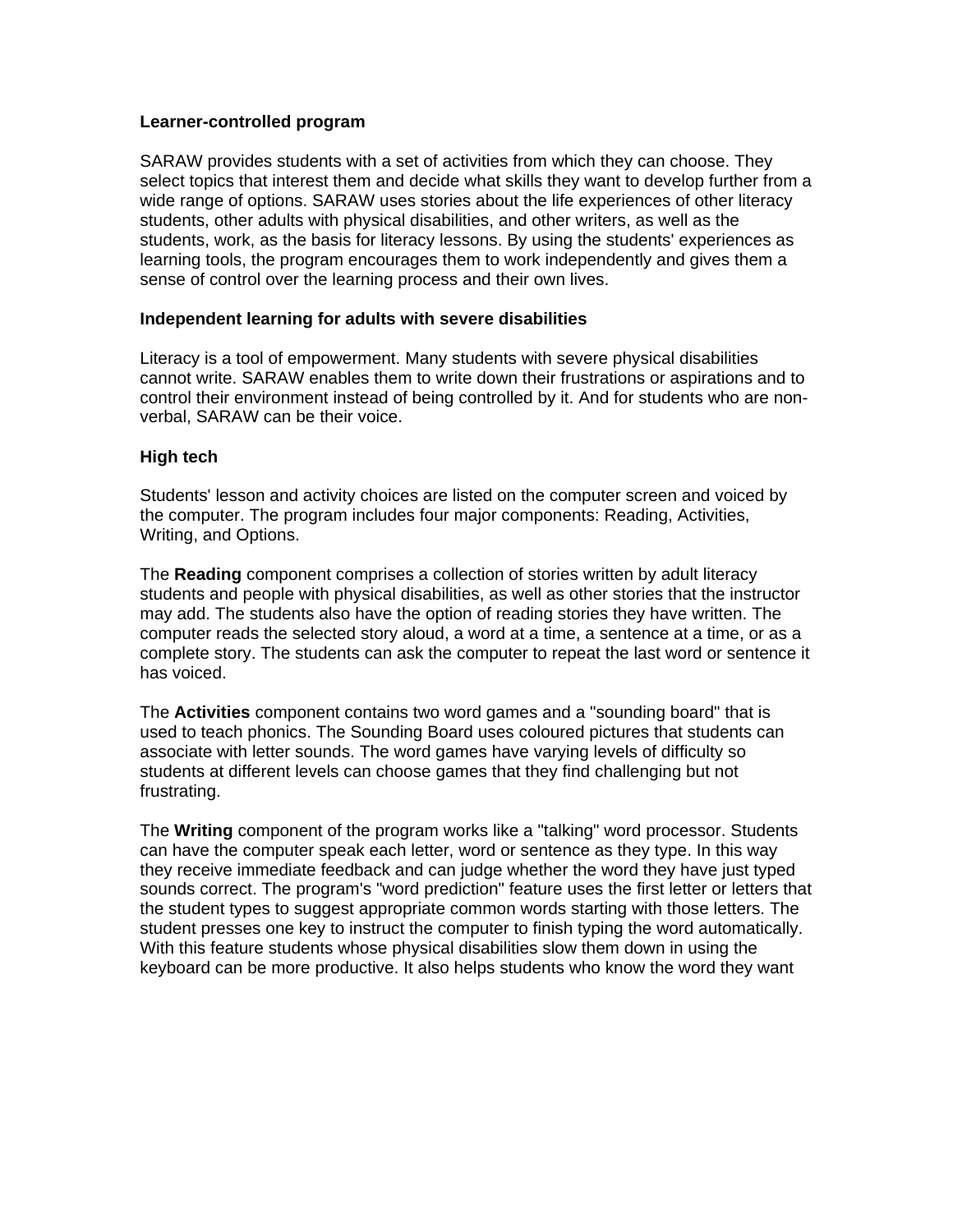but are unsure of the spelling. An "ideas" section of the writing component suggests writing topics and hints to help the student get ready to write. The computer program cannot help the student with complex grammar, however, so a teacher or a tutor helps students edit their writing.

The **Options** component lets the student choose the computer's voice, the speed at which it speaks, and other miscellaneous functions.

Using SARAW requires particular hardware and software expertise, especially when being set up. College staff are generally able to provide this support. For example, students with severe disabilities who have difficulties using a standard keyboard can use "adaptive access methods" to emulate the computer's keys. Help in using such devices can be obtained from college Disabled Student Services, Adult Special Education departments, local hospitals, and organizations that work with people with physical disabilities.

SARAW works best when each student has a SARAW computer station in the college classroom and another at his or her residence. The cost of a complete SARAW station varies greatly depending on the computer used.

#### **A pilot project**

In 1990-91 Capilano College tested the SARAW program with 12 adult students from throughout British Columbia. All the students were non-verbal and had severe physical disabilities. Each student spent about 10 hours a week working with a tutor and met weekly with a Capilano College instructor - either in person or electronically, using a computer with a modem. Special software used during the pilot project allowed the instructor to call the student and see what he or she was doing and let the students converse among themselves.

A SARAW program needs faculty members who are familiar and comfortable with computers and who have the skills necessary to work with people who have severe physical disabilities but who are able to learn. Faculty members who are interested in taking part in a SARAW program may be apprehensive about the demands that it may make on them. The SARAW training video and manual may help allay their concerns, as might instruction from faculty members who have used SARAW at Capilano College and from experts at the Neil Squire Foundation.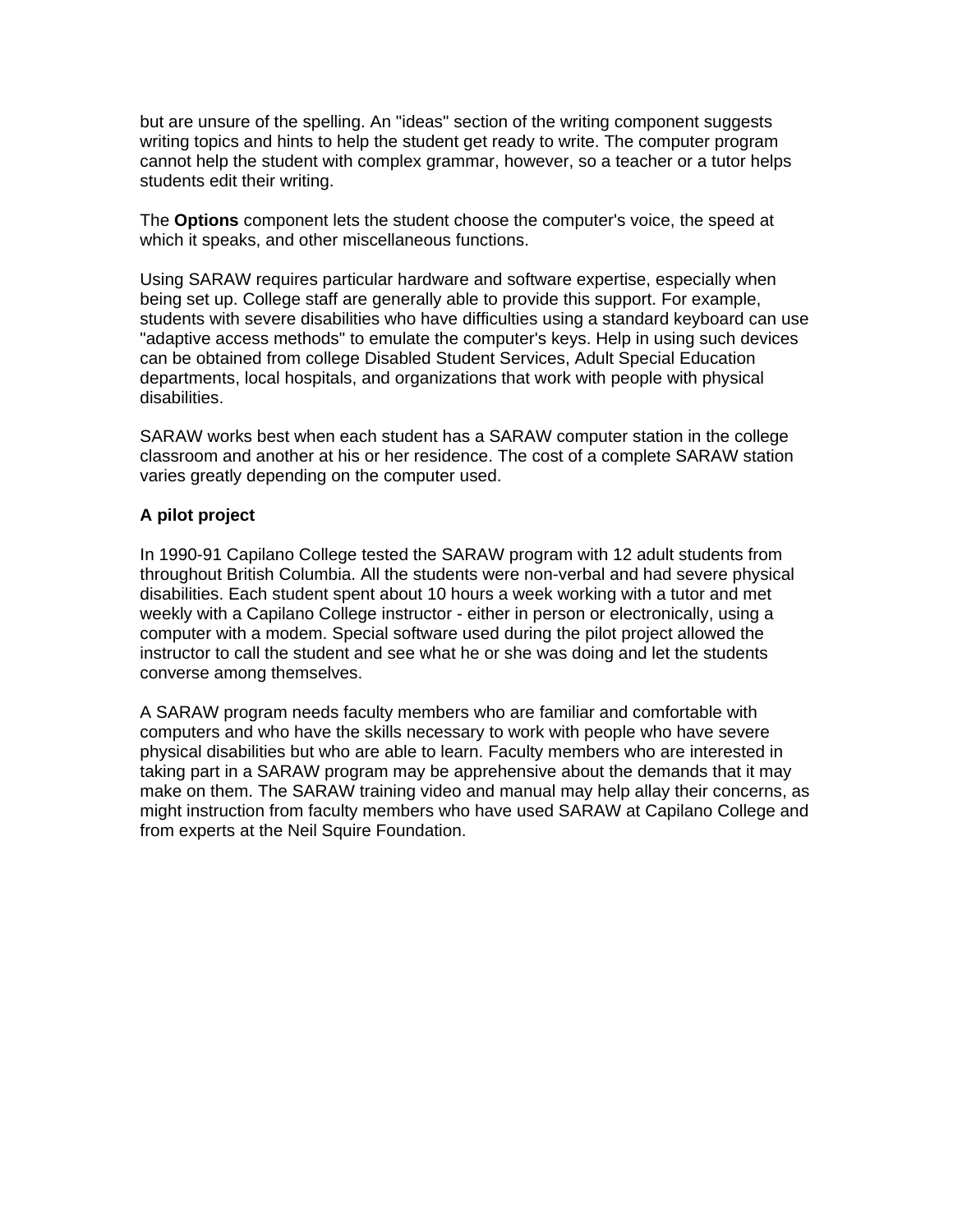#### **Government and Business Sponsorship**

The Neil Squire Foundation received financial assistance for the design and development of SARAW from the Secretary of State of Canada and the National Literacy Secretariat, Multiculturalism and Citizenship Canada. Capilano College received funding to test SARAW as a pilot project from the British Colombia Ministry of Advanced Education, Training and Technology, and the National Literacy Secretariat, Multiculturalism and Citizenship Canada.

Digital Equipment of Canada Ltd. donated computers for a SARAW lab at Capilano College and provided computers that students can use in their homes while they are enroled in the program. Other contributions were used to purchase special adaptive equipment for computers.

SARAW is now an ongoing program at Capilano College.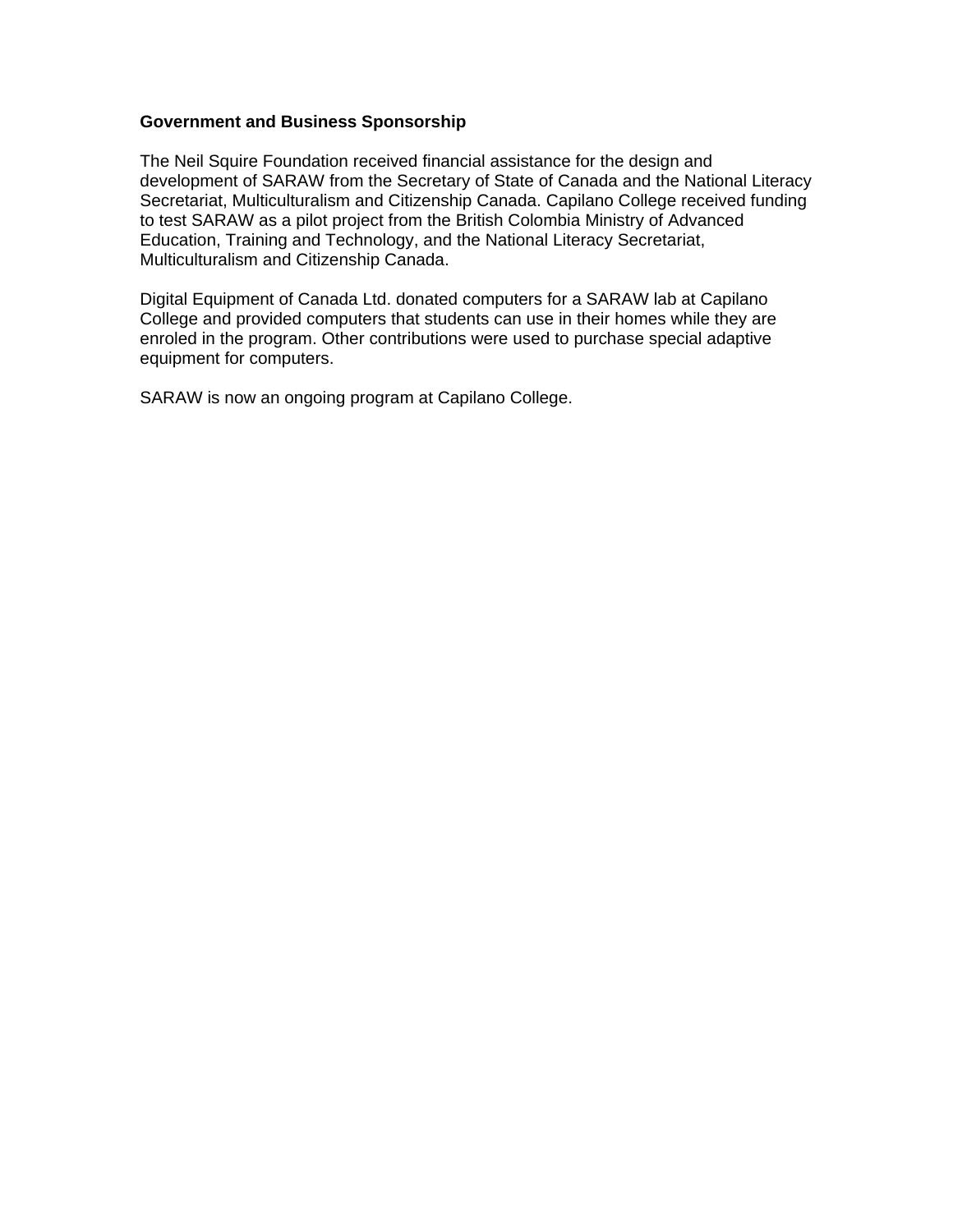# 6 - I-CARE - The Individualized Community Adult Reading Education Program - Douglas College, communites, libraries and community agencies

The I-CARE (Individualized Community Adult Reading Education) program illustrates an approach to literacy improvement that can be offered by any college. Douglas College trains and supports volunteer literacy tutors, placing them in partnerships with adult students and carefully monitoring their work. The program began as a college program for the community, but it has evolved into an effective college-community partnership.

I-CARE is directed at adults who wish to learn how to read and write but who are unable or unwilling to enter a classroom. Along with a one-on-one relationship with a tutor, the program gives students access to all the resources of a community college. The 50 or more students who learn literacy skills from I-CARE tutors each year can take their sessions on one of the college campuses, at their homes, or at locations provided by libraries and community centres.

The partnership that has evolved among Douglas College, communities around New Westminster, libraries, and community agencies illustrates how a partnership can be effective with:

- **Multiple partners;**
- **Training of volunteer tutors.**

#### **Multiple partners**

The I-CARE program has operated since 1978, when the B.C. Ministry of Education funded the first pilot project. Since then Douglas College has borne all of the program's costs, including the salaries of the program coordinator and a part-time literacy instructor who trains and helps the tutors.

The program's biggest supporter is the community, which is the source of the volunteer tutors. Libraries in Coquitlam and Maple Ride provide space for the tutor training program and the one-on-one literacy training sessions. Community agencies refer to the program individuals who want to improve their reading and writing skills. All of these partners also provide feedback on the program to help evaluate its effectiveness.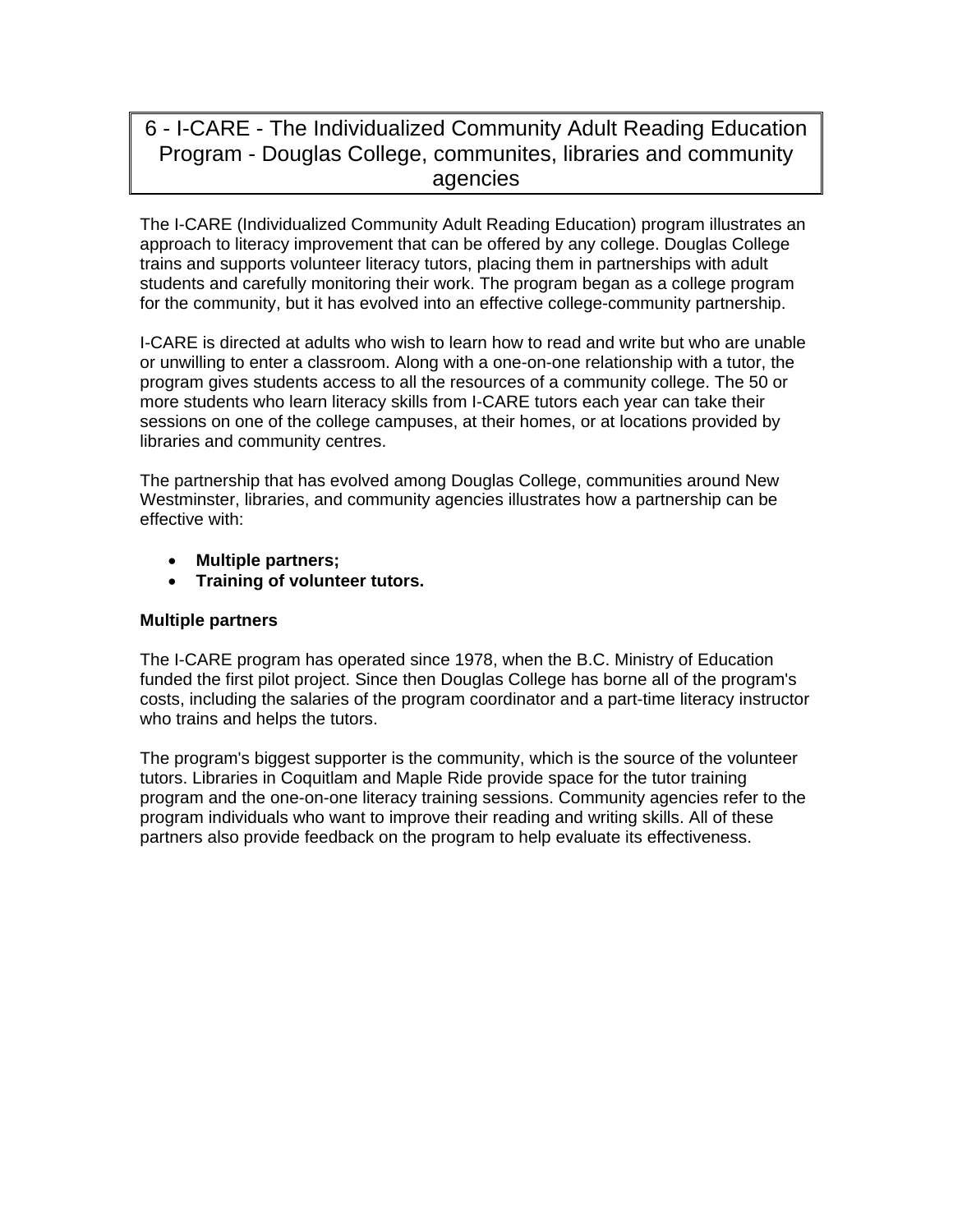### **Training volunteer tutors**

The I-CARE program provides tutors with a lo-week training session, including 20 hours of workshops and a 12-hour practicum in one of the college's literacy classes. The program also offers tutors ongoing support, other workshops to improve their skills, and an opportunity to share experiences and learn from other volunteer tutors.

The classroom practicums give the new instructors experience in working with adults who have difficulty reading and writing. The sessions also show them how to build lessons around a student's particular interests. The tutors can attend follow-up sessions and have resource materials available. Their access to the college literacy classes gives them additional opportunities for practicums and introduces them to alternate teaching formats for adult literacy students.

#### **Individual learning programs**

The program coordinator assesses each student, prepares an individual learning program, and matches the student with a tutor. The tutor-student relationship will endure throughout the program.

The program has served students aged 19 to 82, with different life experiences and interests, some of whom have special needs because they have a learning disability. The learning program fits the individual needs and interests of students. It also allows them to choose the times and location of their tutoring sessions and provides all of the learning materials they need. The program allows them to learn at their own speed and helps them with practical knowledge, such as how to complete an application form or get a driver's license.

Students are able to contribute to the periodic evaluations that help decide the program's future directions. They complete monthly report forms with their tutors and join with the tutors as members of a committee that advises the program's administrators.

# **Evaluation**

In a 1989 program evaluation, the researcher concluded that:

" ... this carefully thought out program of the late 1970s has stood the test of time. Crucial to the success has been the commitment of the College Administration and Board... There is a continuing need for the kind of help offered by I-CARE. "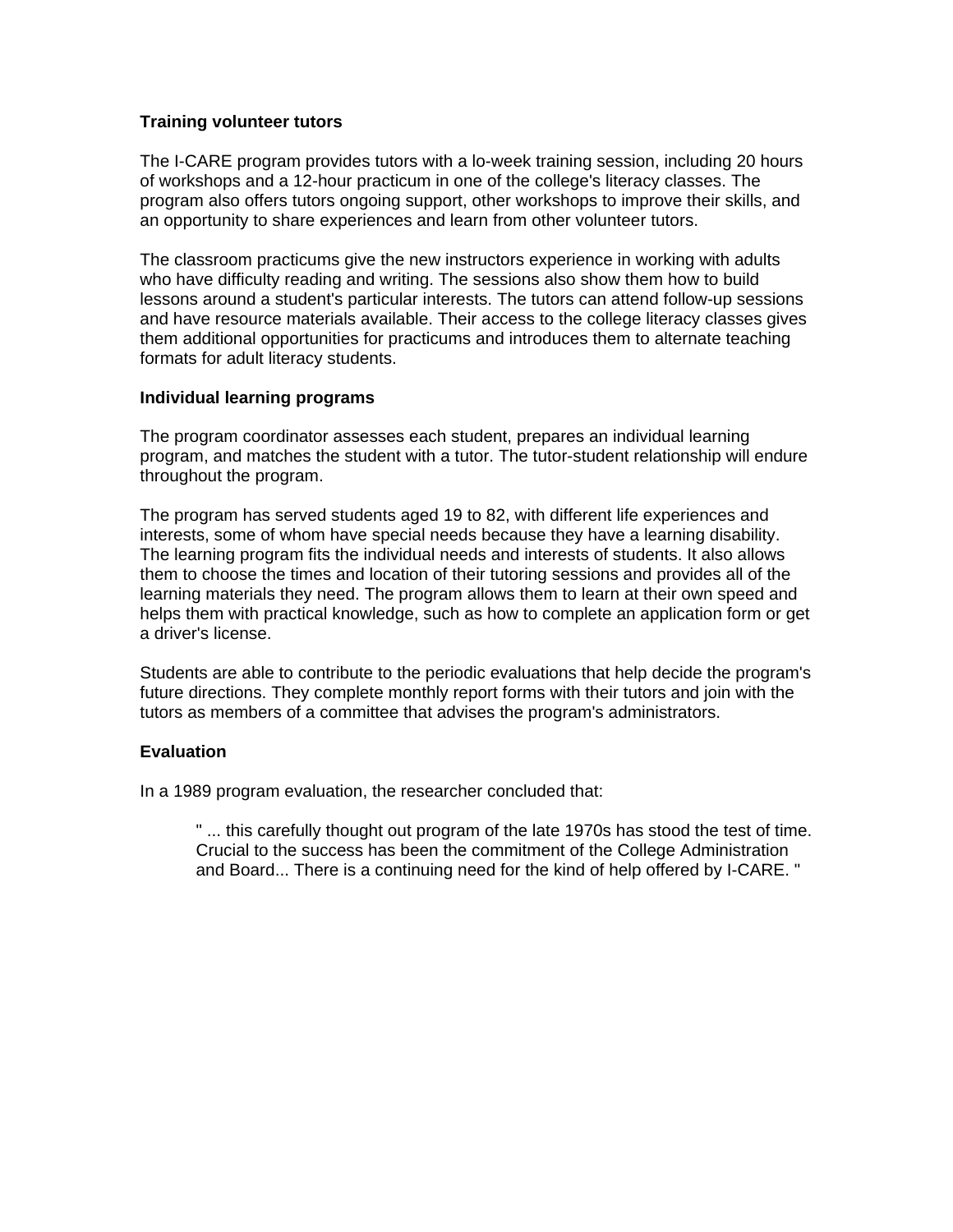## **Institutional support**

Douglas College has supported and recognized the I-CARE program. Its faculty and other staff associated with the program have provided advice and assistance to other colleges wishing to start similar programs. It provides adequate funding for the program's activities and the use of its resources for such things as a newsletter published 10 times each year and mail outs. The college's board members have taken a personal interest in the program by attending events sponsored for the tutors and students.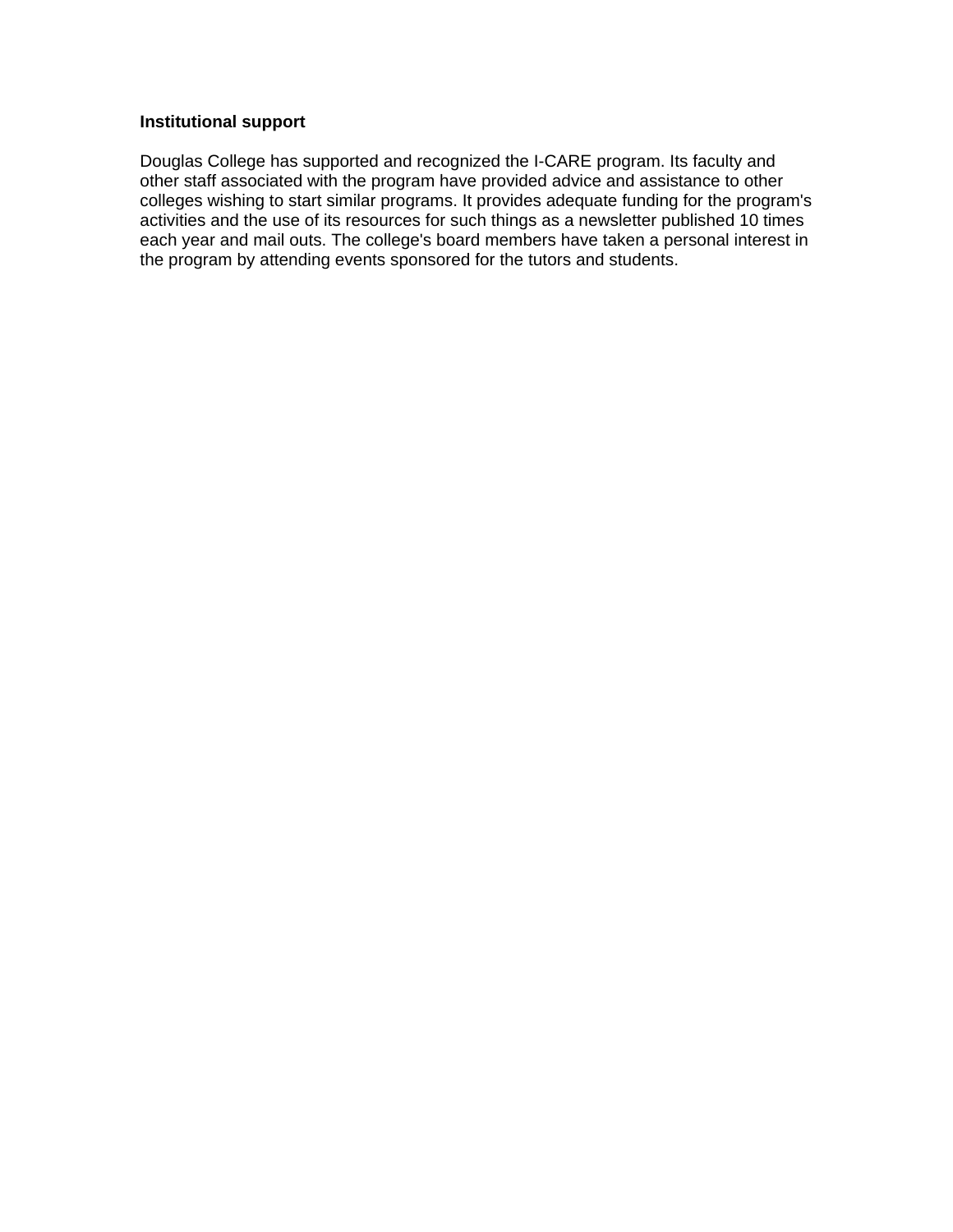# **Making Partnerships Work: The Elements of Success**

These six case studies illustrate a variety of characteristics that can help to make a literacy partnership work. These include:

## **Program characteristics**

**Continuity** College certification Learner-driven Bilingual and bicultural Prepares students for other learning Trains volunteer tutors Independent learning Adaptable to ABE courses Uses high technology

# **Partners' characteristics**

Government and business sponsorship Union-employer cooperation Multiple partners Accountability Clearly-defined responsibilities

The stories themselves are the best explanation of why a particular characteristic is important. Some elements of success, however, merit some further explanation.

# **Planning**

The best partnerships take time for planning. The planning for a literacy partnership should start with the prospective students. Adult students volunteer for literacy training programs. They should be asked if they want such a program and whether they would help in planning it. The partners must demonstrate their commitment to the students by including them at all levels of planning and by giving them an opportunity to advise on how the program should operate.

# **Clearly-defined responsibilities**

The partners should discuss the project's goals, funding arrangements, working methods, and each organization's level of commitment. They have to be sure that each understands and accepts these terms before a partnership agreement is drawn up. Then the responsibilities of each partner need to be carefully set out.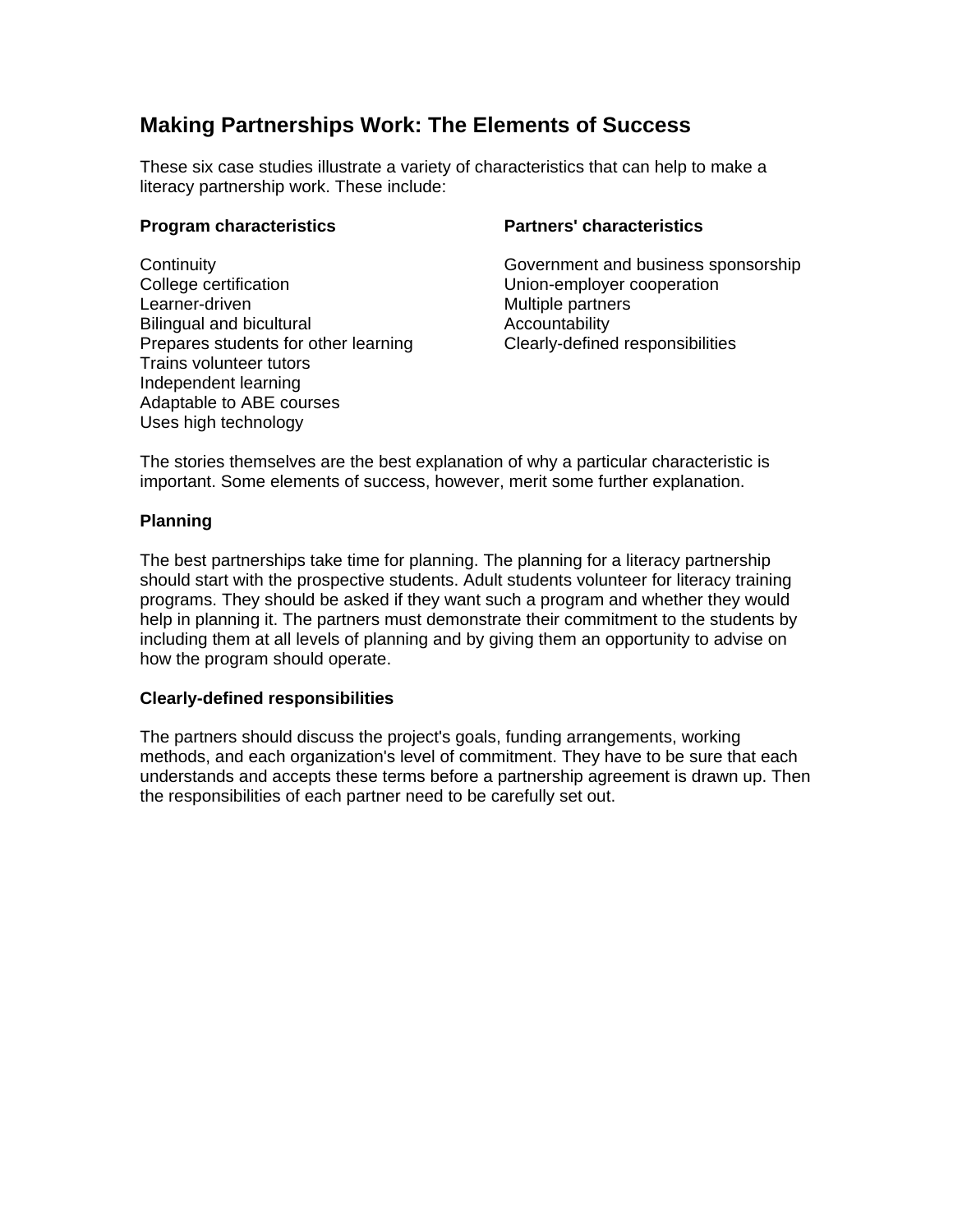# **Continuity**

The partners must be committed to the program for the time needed to accomplish the agreed-upon goals. This may be a long-term commitment. And an institution's commitment must come from the highest level. If the President and the Board of Governors of a college commit the institution to a literacy partnership, the program can get built into the college's base budget. This gives the program a permanent home and a better chance of enduring. The same is true of the level of commitment needed from businesses and other institutions.

Douglas College and Red River College are good examples of how a program's staffing, space, and other necessary operational costs have been built into the core budgets of the colleges because the programs have support at the highest levels. Programs that have top level commitments from corporations, foundations, or other associations can also have bright futures. Syncrude Canada, The Neil Squire Foundation, and the Metro Toronto Labour Council may be expected to continue to fund their partnership activities.

The duration of funding is important to longer term success. In recent years the National Literacy Secretariat has "seeded" funds to partnerships and other literacy ventures. While all government grants are annual, literacy partners have now come to expect that funding for a new project can continue for the first several years. But literacy partners in projects that need outside funding to ensure that they can endure are careful to develop plans for alternate funding support when the scheduled grants end.

The downside of the grant process is that the people responsible for the program must spend so much time applying for funding that the program may suffer. And, where "nextyear funding" is in doubt, the insecurity felt by staff and volunteers can be a detriment to the program's operation.

#### **Accountability**

It is important to have realistic expectations of students and teachers or tutors. Organizations must take care not to make or imply promises they cannot keep.

#### **Teachers and Tutors**

The most important single factor in any literacy partnership or project is the person who is in direct contact with the student. Teachers in adult literacy programs need special attributes that vary with the particular teaching situation. In specialized teaching situations, such as SARAW at Capilano College, penitentiary programs, and the Deaf Literacy Program at Red River, teachers need special skills and patience. Even in more usual situations, however, teachers and tutors must be carefully screened and selected.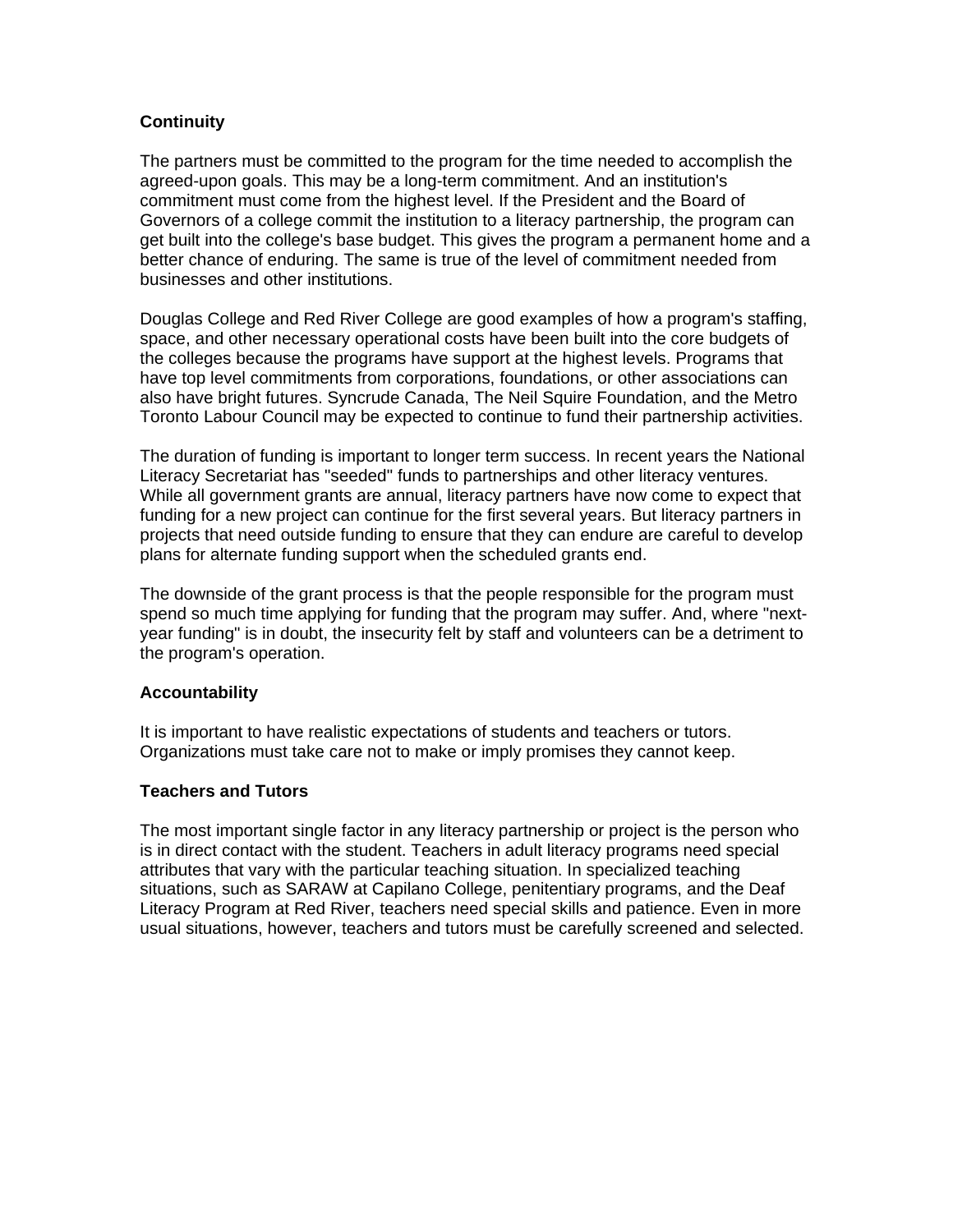Many qualified teachers of children and youth, who may be used to standard classrooms and a formal curriculum, have difficulty adjusting to the self-directed nature of adult education methods.

Extra time and special care are needed in hiring and placing qualified teachers in literacy activities with adults. They must receive training in the methods of adult education and their skills should be reinforced regularly through workshops and other means.

Tutors, who are often volunteers, are equally crucial to the success of many programs. Effective work with volunteer tutors requires special skill and insight from program supervisors. Tutoring adults with low literacy skills is a rewarding volunteer activity, but volunteers must be trained to be skilled tutors; they must also be able to create an effective working relationship with the student. Tutors need constant monitoring and support to use student-centered approaches instead of falling back on teacher- or curriculum-centered techniques.

Mia Gordon, who supervises the I-CARE program at Douglas College, comments on a potential difficulty with all literacy programs that are dependent on volunteer tutors: "The biggest hazard is that the program will be under-valued and under-funded. A good volunteer program should not be seen as a cheap way to provide services. "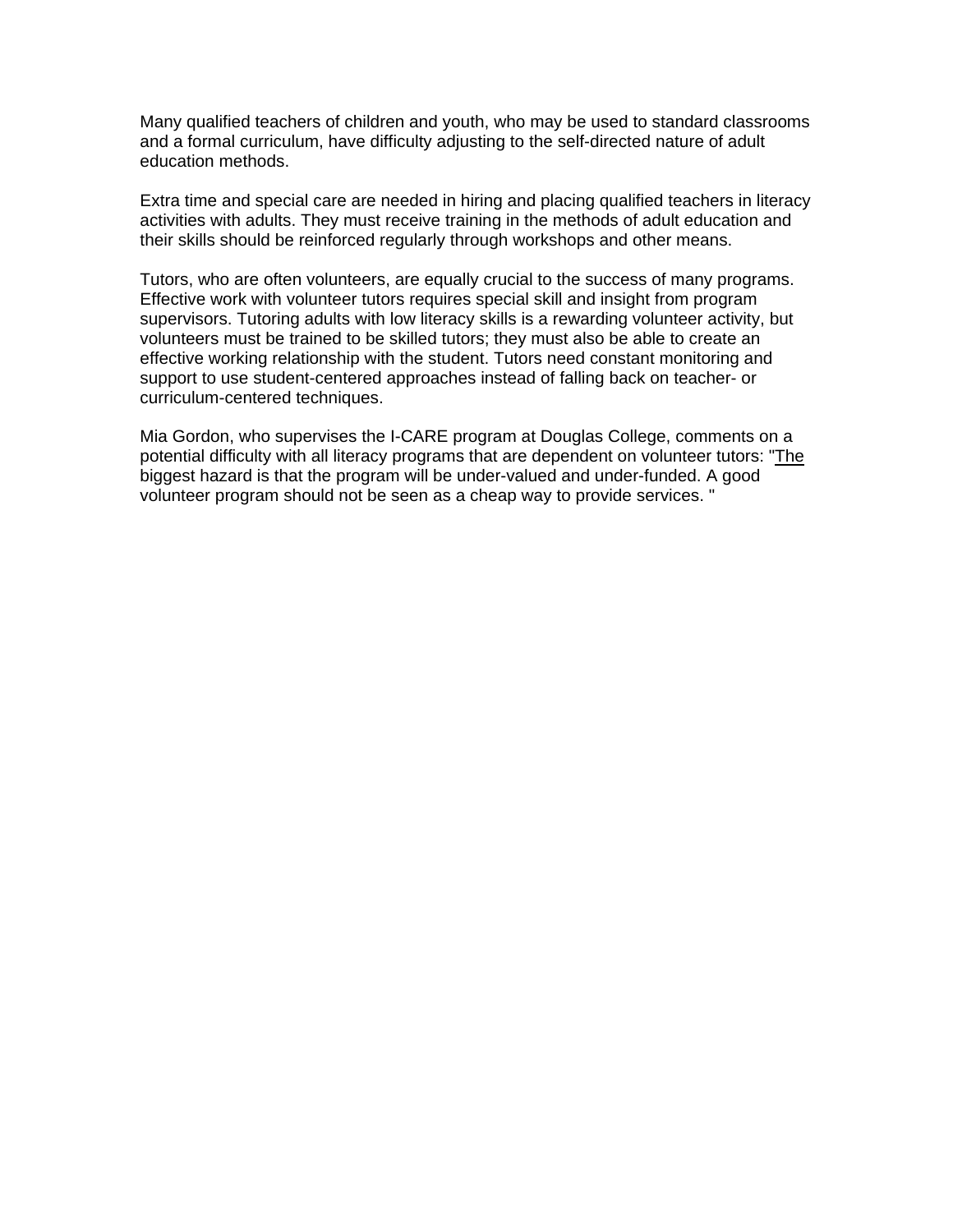# **If you want to create a literacy partnership...**

Many of the organizations whose work is chronicled in these stories are willing to offer advice and assistance to colleges and other institutions that are planning on setting up a literacy partnership. The National Literacy Secretariat and the author wish to thank each of these organizations for allowing their stories to be told so that future literacy partners teachers, students, tutors, businesses, communities and others - can benefit from their experience.

#### **Mutual Respect**

William Snowdon Department Head, Institutional Services **New Brunswick Community College** P.O. Box 2100, Station A 1234 Mountain Road Moncton, New Brunswick E1C 8H9

## **Deaf Literacy Project**

Josie Karpa **Supervisor** Deaf Literacy Program Educational Support Centre **Red River Community College**  D102A-2055 Notre Dame Avenue Winnipeg, Manitoba R3H 0J9

Telephone: (506) 379-2471, Loc. 2510

Telephone: (204) 632-2381 (Voice) (204) 633-6329 (TTY)

#### **Getting Credit**

Maureen Hynes School of Labour Coordinator **George Brown College**  P.O. Box 1015, Station B Toronto, Ontario M5T 2T9

Tel: (416) 944-4508 Fax: (416) 944-4594

Sandy Lysachok **Coordinator** Deaf Literacy Steering Committee Deaf Program, Regional Services **Society for Manitobans with Disabilities** 825 Sherbrook Street Winnipeg, Manitoba R3A 1M5

Telephone: (204) 786-5601 (Voice) (204) 774-2861 (TTY)